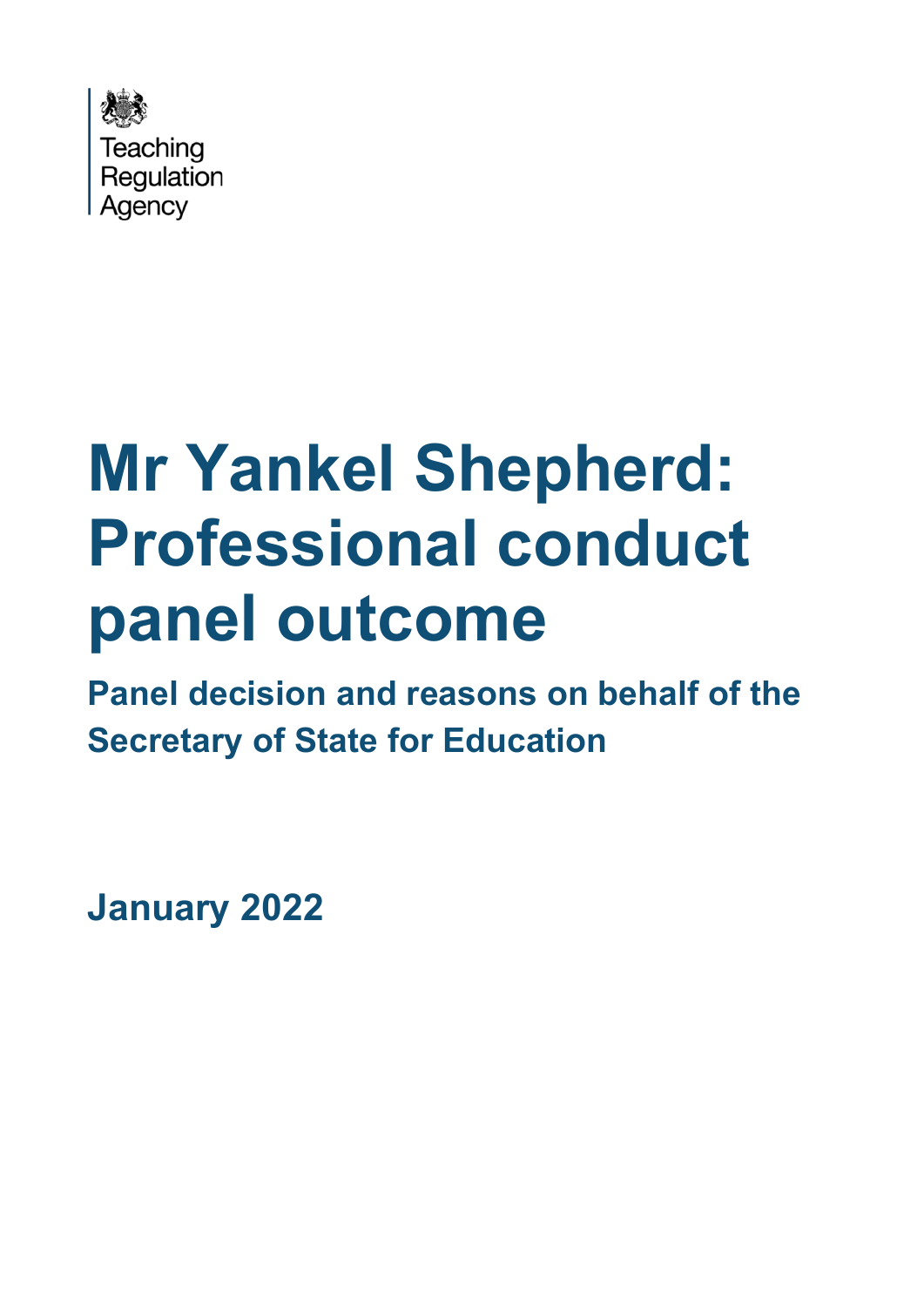# **Contents**

| Introduction                                             | 3  |
|----------------------------------------------------------|----|
| Allegations                                              | 4  |
| Preliminary applications                                 | 4  |
| Summary of evidence                                      | 8  |
| <b>Documents</b>                                         | 8  |
| <b>Witnesses</b>                                         | 8  |
| Decision and reasons                                     | 8  |
| Findings of fact                                         | 9  |
| Panel's recommendation to the Secretary of State         | 17 |
| Decision and reasons on behalf of the Secretary of State | 20 |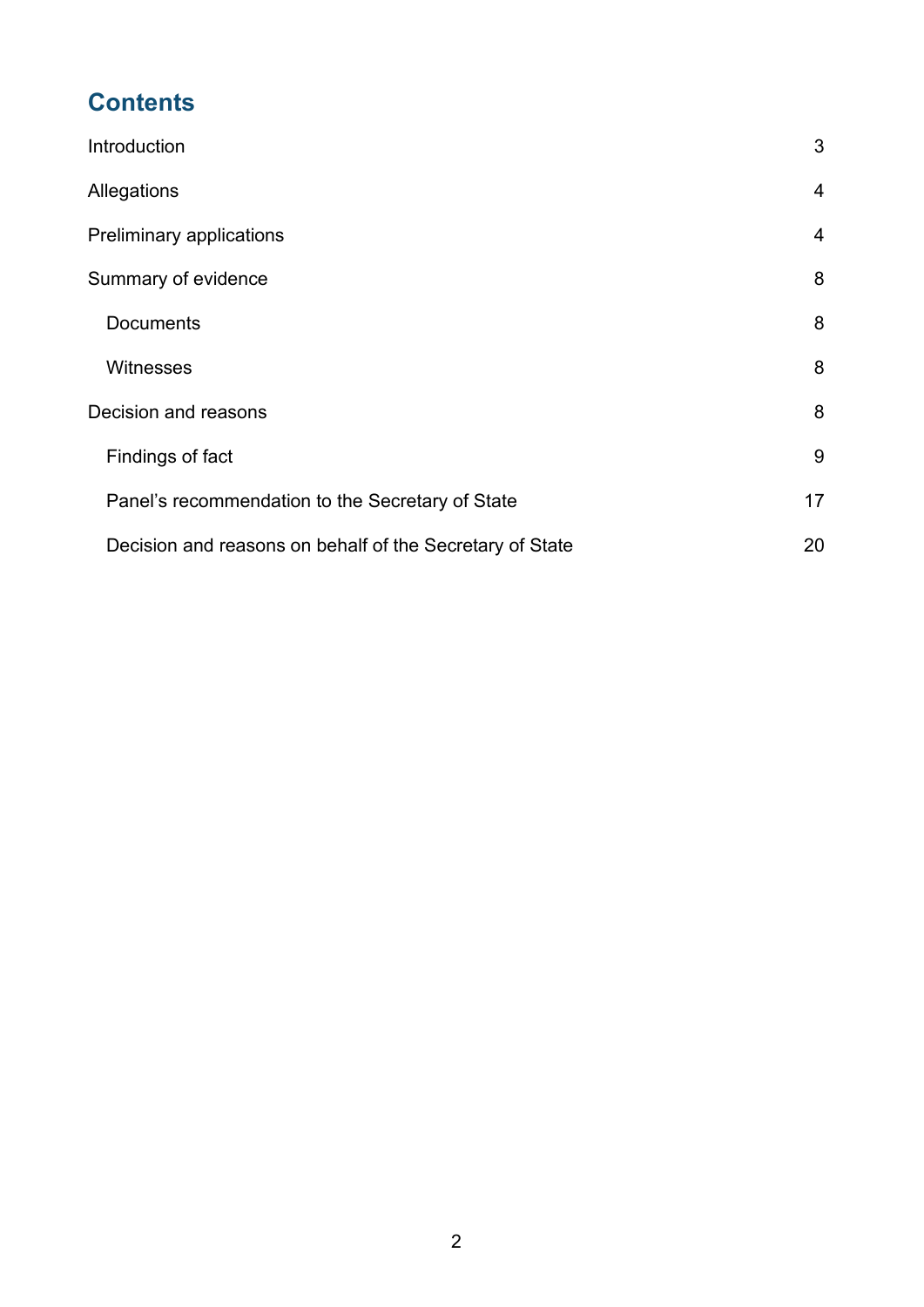#### **Professional conduct panel decision and recommendations, and decision on behalf of the Secretary of State**

| Teacher:                | Mr Yankel Shepherd                                                                         |
|-------------------------|--------------------------------------------------------------------------------------------|
| Teacher ref number:     | 1985038                                                                                    |
| Teacher date of birth:  | 8 August 1964                                                                              |
| <b>TRA reference:</b>   | 17298                                                                                      |
| Date of determination:  | <b>12 January 2022</b>                                                                     |
| <b>Former employer:</b> | Oholei Yosef Yitzchok Lubavitch School, Salford, Talmud<br><b>Torah Yetev Lev, Salford</b> |

## <span id="page-2-0"></span>**Introduction**

A professional conduct panel ("the panel") of the Teaching Regulation Agency ("the TRA") convened virtually on 10 January to 15 January 2022 to consider the case of Mr Yankel Shepherd.

The panel members were Ms Maxine Cole (lay panellist – in the chair), Mr Steve Woodhouse (teacher panellist) and Mr Peter Ward (lay panellist).

The legal adviser to the panel was Mrs Luisa Gibbons of Eversheds Sutherland (International) LLP solicitors.

The presenting officer for the TRA was Ms Sarah Vince of Browne Jacobson LLP solicitors.

Mr Shepherd was not present and was not represented.

The hearing took place in public, save for the evidence of Child A which was heard in private. The hearing was recorded.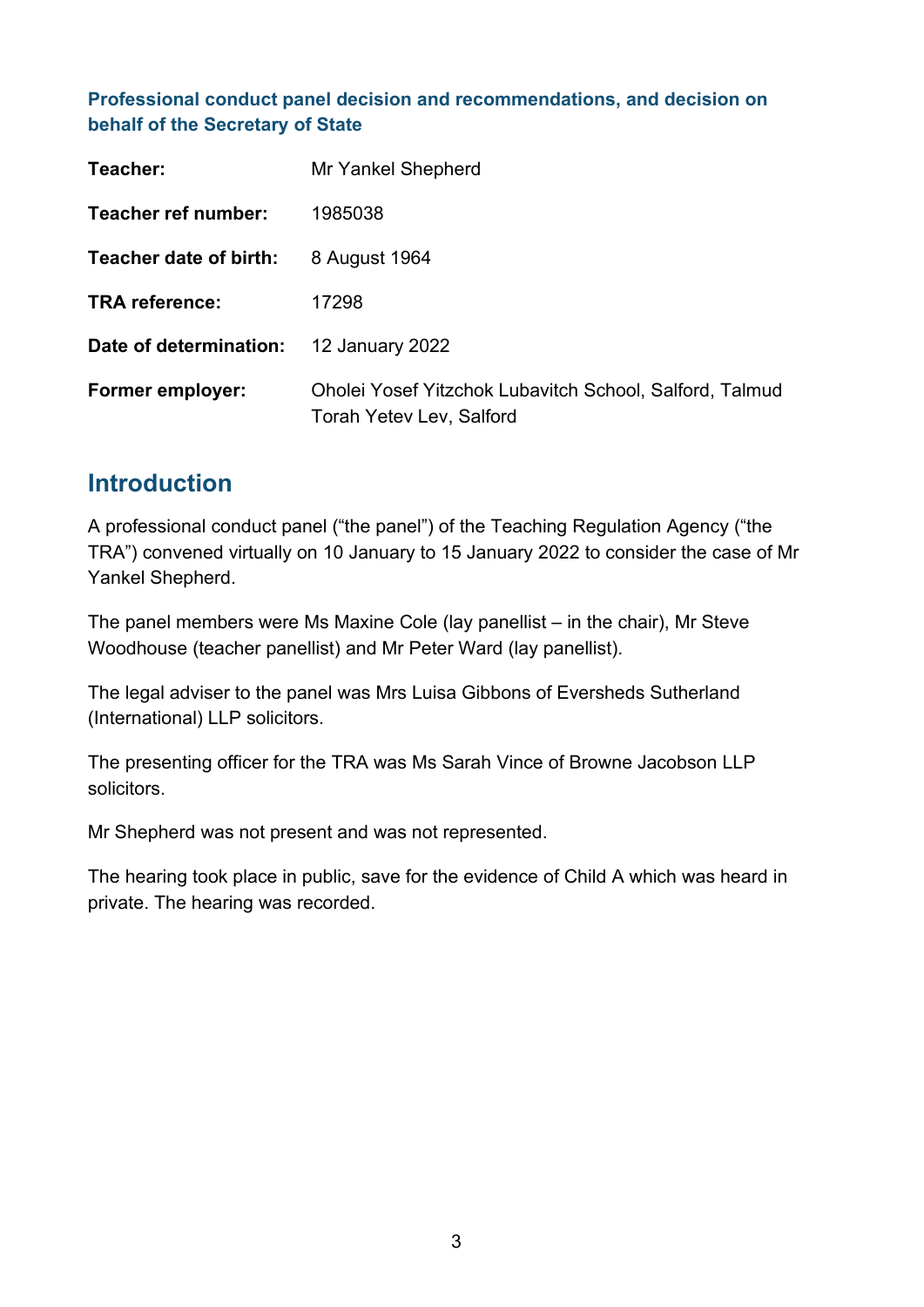## <span id="page-3-0"></span>**Allegations**

The panel considered the allegations set out in the notice of proceedings dated 12 October 2021.

It was alleged that Mr Shepherd was guilty of unacceptable professional conduct and/or conduct that may bring the profession into disrepute, in that:

- 1. In or around the 1980s he had inappropriate physical contact with Child A at a Jewish Community Centre and/ or a Synagogue, in particular he:
	- a. touched Child A on one or more occasions;
	- b. permitted and or encouraged Child A to touch him on one or more occasions;
	- c. kissed Child A on one or more occasions;
	- d. engaged in sexual activity with Child A on one or more occasions;
- 2. In or around 2018, he had inappropriate contact with Pupil X, including by:
	- a. kissing Pupil X;
	- b. hugging and/or stroking Pupil X;
- 3. His behaviour as may be found proven at 1 and/or 2 above was conduct of a sexual nature and/or was sexually motivated.

Mr Shepherd has not admitted either the facts of the allegation or that such conduct constituted unacceptable professional conduct or conduct that may bring the profession into disrepute.

## <span id="page-3-1"></span>**Preliminary applications**

#### Applicable Procedures

The panel noted that since the date of the referral to the TRA in this case, new Teacher Misconduct Disciplinary procedures for the teaching profession were published in May 2020 (the "May 2020 Procedures"). The panel understands that the earlier provisions contained within the Teacher misconduct disciplinary procedures for the teaching profession updated in April 2018 (the "April 2018 Procedures") apply to this case, given that those provisions applied when the referral was made. Although the panel has the power to direct that the May 2020 Procedures should apply in the interests of justice or the public interest, the panel had received no representations that this should be the case. For the avoidance of doubt, therefore, the panel confirms that it has applied the April 2018 Procedures in this case.

#### Application to proceed in the absence of Mr Shepherd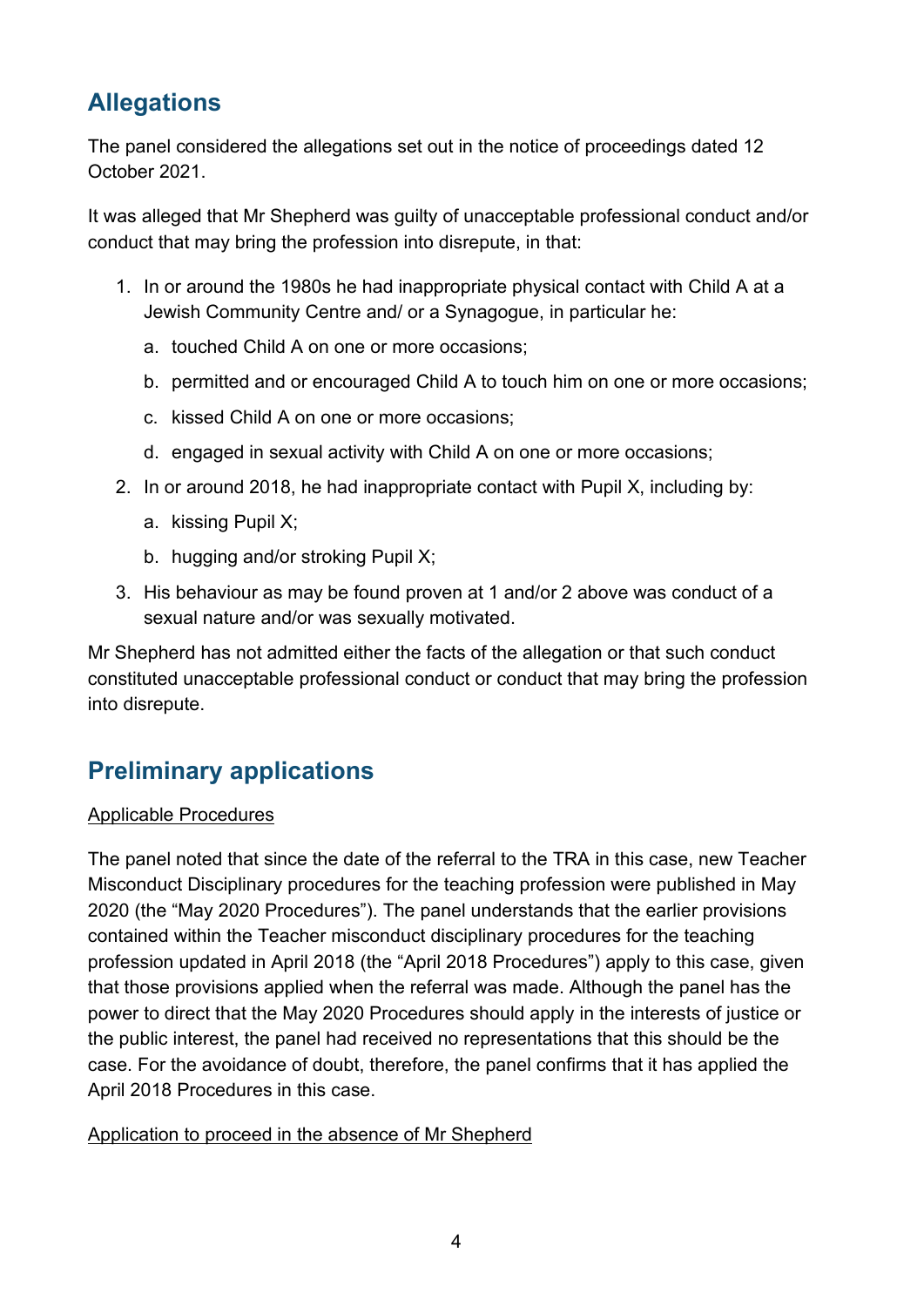The panel has considered whether this hearing should continue in the absence of the teacher.

The panel is satisfied that TRA has complied with the service requirements of paragraph 19 a to c of the Teachers' Disciplinary (England) Regulations 2012, (the "Regulations").

The panel is also satisfied that the Notice of Proceedings complied with paragraphs 4.11 and 4.12 of the Teacher Misconduct: Disciplinary Procedures for the Teaching Profession, (the "Procedures").

The panel has determined to exercise its discretion under paragraph 4.29 of the Procedures to proceed with the hearing in the absence of the teacher.

The panel has taken as its starting point the principle from R v Jones [2003] 1 AC 1. that its discretion to commence a hearing in the absence of the teacher has to be exercised with the utmost care and caution, and that its discretion is a severely constrained one. In considering the question of fairness, the panel has recognised that fairness to the professional is of prime importance but that it also encompasses the fair, economic, expeditious and efficient disposal of allegations against the professional, as was explained in GMC v Adeogba & Visvardis.

In making its decision, the panel has noted that the teacher may waive his right to participate in the hearing. The panel has firstly taken account of the various factors drawn to its attention from the case of R v Jones.

- *1)* Mr Shepherd completed a virtual hearings form to state that he did not intend to be present at the hearing. He was contacted on 13 September 2021 by the presenting officer's firm and asked whether he voluntarily waived his right to attend the hearing; whether he was content for the panel to make a decision in his absence; that he understood that the panel may make findings against him which may lead to the imposition of a prohibition order; and that he was content with the hearing being listed as a virtual hearing. He responded on 14 September 2021 to state that, "I can confirm the above points". Mr Shepherd was subsequently sent the notice of hearing on 12 October 2021 and has made no further contact to suggest he wished to attend the hearing. The panel therefore considers that the teacher has waived his right to be present at the hearing in the knowledge of when and how the hearing is taking place.
- *2)* In the circumstances, the panel did not consider that there was any likelihood that an adjournment would result in Mr Shepherd attending the hearing. He has given no indication that he wishes to be legally represented.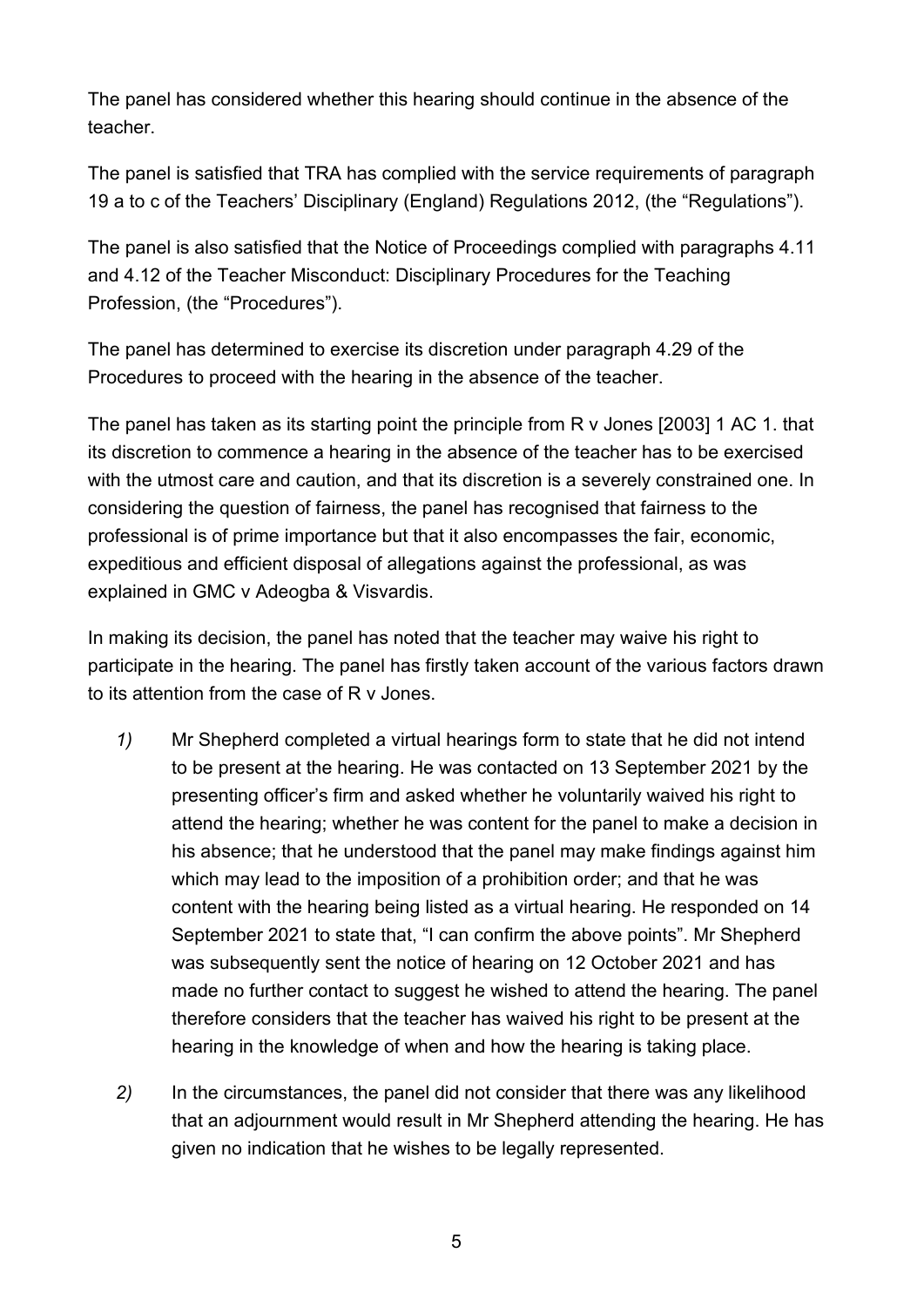- *3)* The panel understands from Mr Shepherd's communications that he denies the allegations made against him. The panel has noted that Child A and a social worker are to be called to give evidence. The panel can test their evidence in questioning those witnesses, considering such points as are favourable to the teacher, as are reasonably available on the evidence. Although Pupil X is not to give live evidence, the panel has his Achieving Best Evidence video recorded interviews with the police. The panel are able to take into account the fact that Pupil X will not be cross-examined when considering the credibility of Pupil X's account and the weight it places upon that evidence. The panel is also able to exercise vigilance in making its decision, taking into account the degree of risk of the panel reaching the wrong decision as a result of not having heard Mr Shepherd's account.
- *4)* The only explanation that Mr Shepherd has given for not attending the hearing is that he has left the education sector and will not return.
- *5)* The panel has recognised that the allegations against the teacher are serious and that there is a real risk that if proven, the panel will be required to consider whether to recommend that the teacher ought to be prohibited from teaching.
- *6)* The allegations include reference to Child A and Pupil X who it is alleged the teacher has inappropriately touched. Both will have an interest in having the allegations determined within a reasonable time. The panel also recognises that the efficient disposal of allegations against teachers is required to ensure the protection of pupils and to maintain confidence in the profession.
- *7)* The panel also notes that Child A and a social worker will give oral evidence, and that it would be inconvenient and distressing for them to return again. The allegations relating to Child A are historic and it is in the interests of justice for them to now be heard, to avoid any further impact that the passage of time may have on the memories of the witnesses.

The panel has therefore decided, in view of the above, to proceed with the hearing in the absence of Mr Shepherd.

#### Application for Vulnerable Witness Measures in respect of Child A

Child A is not a child witness as although he was a child at the time of the matters alleged, at the time of this hearing, Child A is over the age of 18. However, the panel directs that Child A is to be treated as a vulnerable witness. The panel is satisfied that the quality of his evidence is likely to be adversely affected given that the allegation is of a sexual nature and he is the alleged victim, and because of the intimidation that Child A complains he has suffered from [redacted].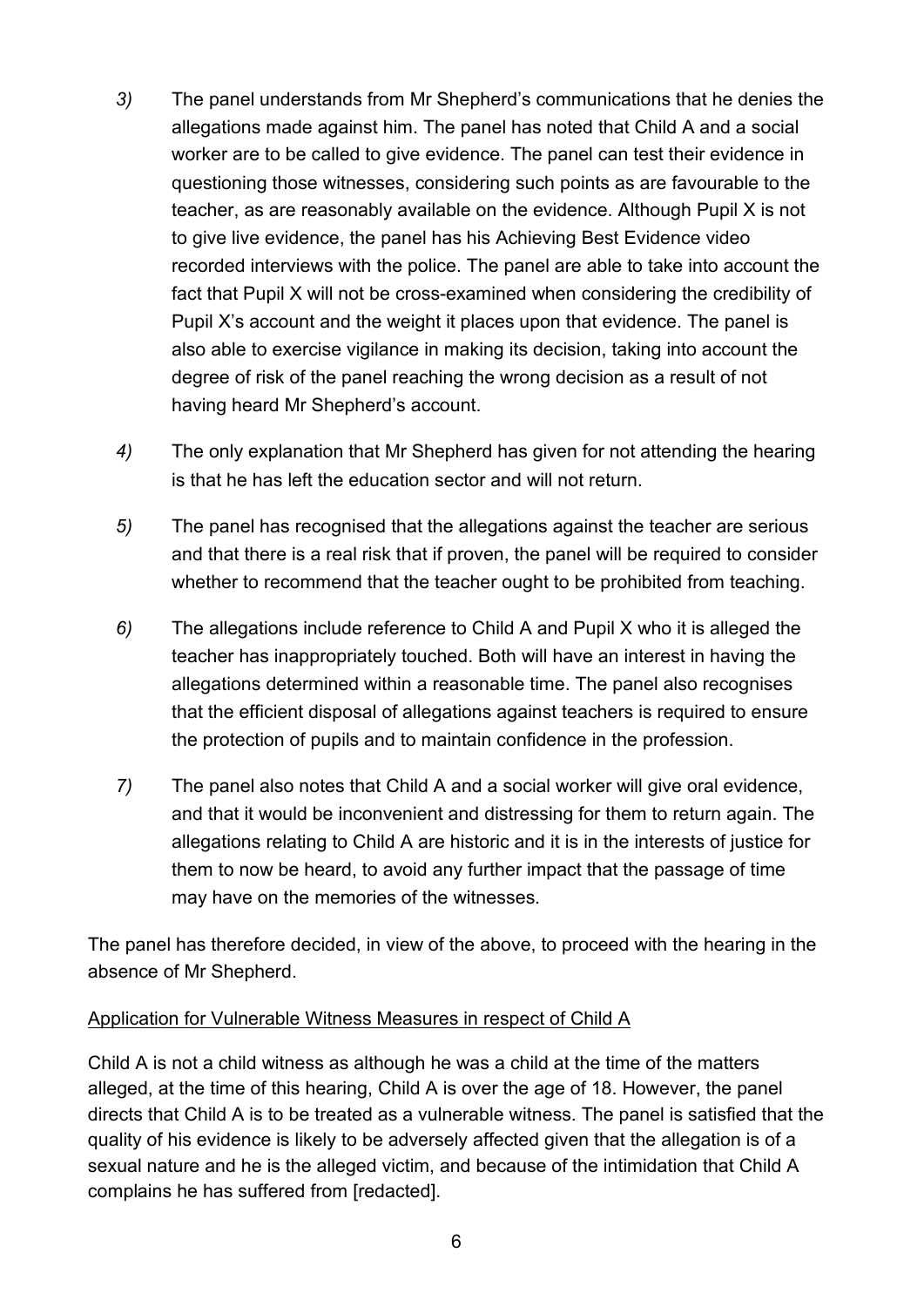The panel has considered paragraph 4.71 of the Procedures and has noted that there is no evidence that the welfare of Child A will be prejudiced by him giving evidence. Child A has indicated that he wishes to give evidence, provided that the vulnerable witness measures requested are made available to him.

The panel went on to consider the presenting officer's request for:

1) Child A's evidence to be given in private; and

2) for Child A to be accompanied by two witness supporters, [redacted] and a support worker.

Pursuant to paragraph 4.72 of the Procedures, the panel will adopt such measures as they may consider necessary to safeguard the interests of a vulnerable witness. Paragraph 4.72 sets out a list of non-exhaustive measures that the panel may consider adopting which includes both the hearing of evidence by the panel in private and the attendance of a witness supporter.

The panel has carefully considered whether Child A should be permitted to give evidence in private. The panel noted that it has a discretion under paragraph 11 of the Regulations and under paragraph 4.57 of the Procedures to exclude the public from all or part of the hearing. The circumstances in which such a discretion is available includes where it appears necessary in the interests of justice; or where it is necessary to protect the interests of vulnerable witnesses.

The panel has determined to exercise its discretion to hear Child A's evidence in private. The panel has taken into account the general rule that hearings should be held in public and that this is generally desirable to maintain public confidence in the administration of these proceedings, and also to maintain confidence in the teaching profession. On this occasion, however, the panel considers that the request for Child A's evidence to be heard in private is a reasonable one to safeguard his interests as a vulnerable witness. The panel has had in mind that hearing Child A's evidence in private would affect only a limited period of the hearing. The panel considered whether it would be sufficient to grant anonymity to Child A without the need to exclude the public from the hearing for the duration of his evidence, but does not consider that this would be sufficient to satisfy Child A that his interests would be safeguarded. The panel was informed by the presenting officer that Child A did not know if he would be able to continue with giving evidence if it was in public due to the risk of him being identified now or in the future. It is in the interests of justice for Child A's evidence to be heard. Although the panel has not made any determination regarding the credibility of Child A's account, if his reports of intimidation are accurate, then the panel did not consider it would be sufficient to safeguard Child A's interests if his evidence proceeded in public.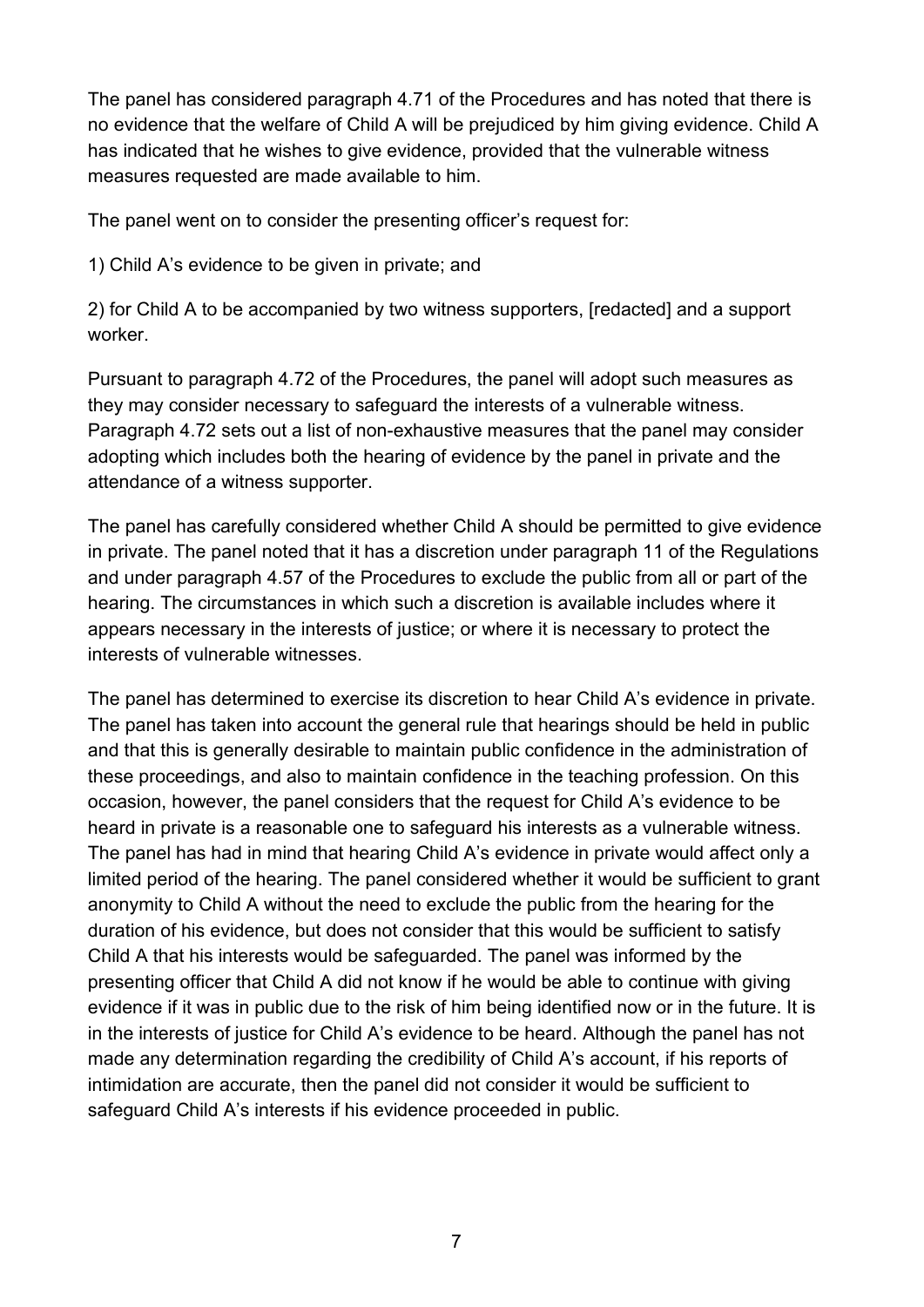The panel considers that, in the circumstances of this case, the public interest will be satisfied by the remainder of the hearing being heard in public, and by the public announcements that the panel will be required to make in due course.

The panel also decided that Child A could have present during his evidence the two witness supporters that he has requested. That would replicate the position if this hearing was to take place in person and in public, since those individuals would be entitled to be present as members of the public. There will be someone present from the presenting officer's firm to ensure that there is no interference with the giving of Child A's evidence by the witness supporters.

## <span id="page-7-0"></span>**Summary of evidence**

## <span id="page-7-1"></span>**Documents**

In advance of the hearing, the panel received a bundle of documents which included:

Section 1: Chronology and anonymised pupil list – pages 1 to 4

Section 2: Notice of proceedings and response – pages 5 to 16

Section 3: Teaching Regulation Agency witness statements – pages 17 to 34

Section 4: Teaching Regulation Agency documents – pages 35 to 289

Section 5: Teacher documents – pages 290 to 297

The panel also received and viewed two ABE video interviews of Pupil X, the transcripts of which were contained at pages 122 – 177 and pages 236 to 257 of the bundle.

The panel members confirmed that they had read all of the documents within the bundle, in advance of the hearing.

#### <span id="page-7-2"></span>**Witnesses**

The panel heard oral evidence from Child A and the [redacted] at Salford City Council, both called by the Presenting Officer.

## <span id="page-7-3"></span>**Decision and reasons**

The panel announced its decision and reasons as follows:

The panel carefully considered the case before it and reached a decision.

From 4 September 2009, Mr Shepherd was employed as a class teacher at the Talmud Torah Chinuch N'Orim School. On 14 November 2012, Child A provided an account to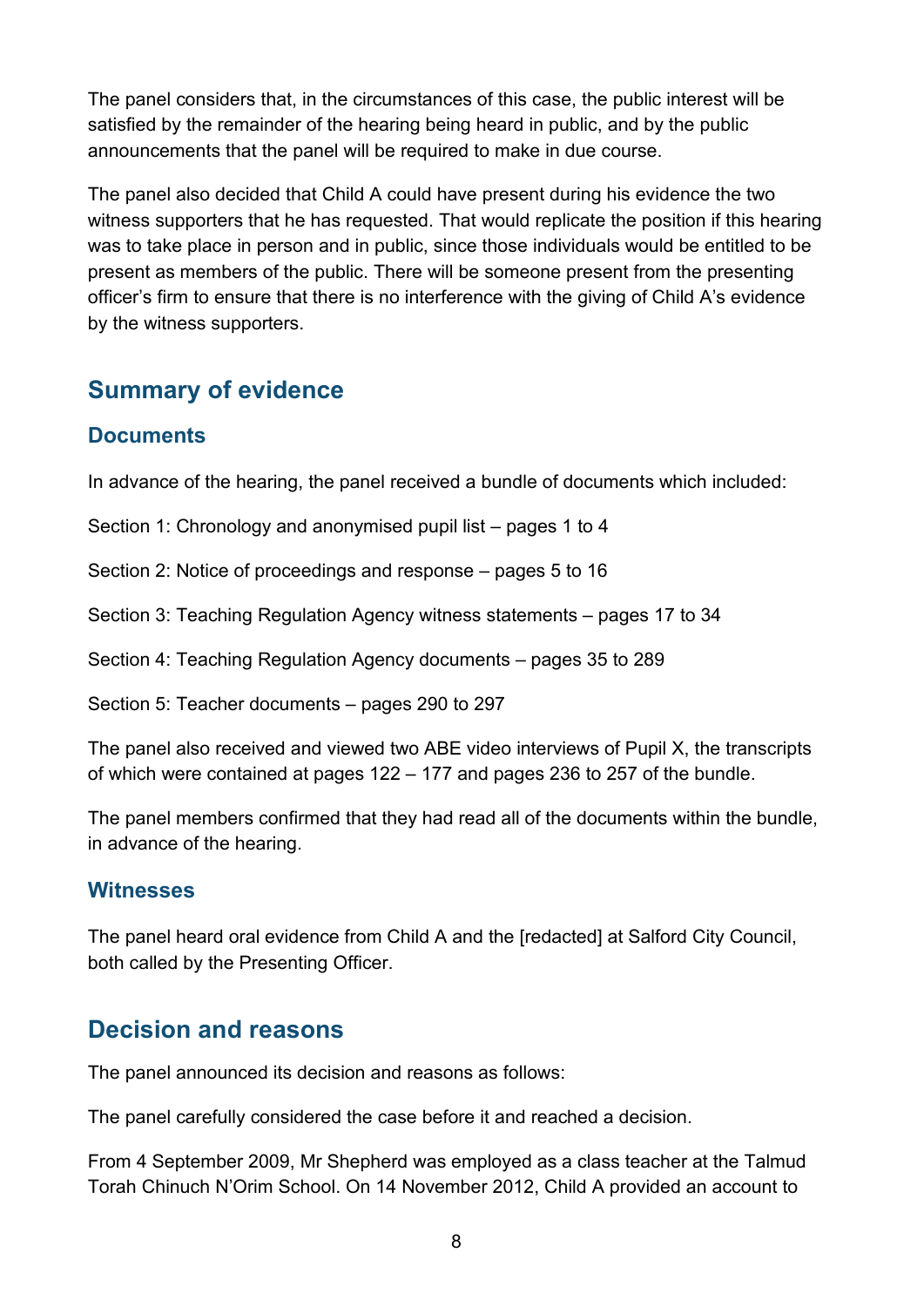the police of allegations against Mr Shepherd. Mr Shepherd was arrested by the police on 12 December 2012. Mr Shepherd ceased working at the Talmud Torah Chinuch N'Orim School in the week ending 8 February 2013. The police investigation of the allegations made by Child A came to an end in the Summer of 2013 after Child A decided that he did not wish to proceed to give evidence against Mr Shepherd.

From 1 October 2013, Mr Shepherd was employed as a teacher at Talmud Torah Yetev Lev School. From 21 September 2015, Mr Shepherd's job title was Class Teacher – SENCO Assistant. From 18 October 2016, Mr Shepherd's job title was Class Teacher – SENCO Assistant – Early Years Foundation Stage Assistant Manager. From the end of 2014 until August 2018, Mr Shepherd also worked as a Learning Support Assistant and assisted with SENCO related tasks at Oholei Yosef Yitzchok Lubavitch School. Allegations were made that Mr Shepherd had behaved inappropriately towards Pupil X whilst working at Oholei Yosef Yitzchok Lubavitch School. Mr Shepherd was suspended on 23 October 2018 from his role at Talmud Torah Yetev Lev School. He resigned from that School. On 31 July 2019, the Crown Prosecution Service decided not to prosecute Mr Shepherd in respect of alleged offences relating to Pupil X.

## <span id="page-8-0"></span>**Findings of fact**

Before making any findings of fact in relation to Child A, the panel invited the presenting officer to address it regarding the issue of Mr Shepherd not having been a teacher at the time of the matters alleged.

The panel noted that under Paragraph 7 of the Regulations, "a professional conduct panel **must** consider cases referred to it by the Secretary of State…" [emphasis added]. This is a case that has been referred to it, and the panel was therefore entitled to assume that it had jurisdiction to determine the allegations.

In any event, the panel concluded it is entitled to consider the allegations in relation to Child A. In reaching this conclusion, the panel's attention was drawn to the decision of the High Court in Alsaifi v Secretary of State for Education [2016] EWHC 1591. In that case, it was noted that in respect of a conviction case, under s141B(1)(b) of the Education Act 2011, a teacher's conviction *at any time* could trigger a referral. The court, in Alsaifi distinguished this from the situation where a person was not a teacher at the time of the alleged misconduct, but was at the time of the referral (as is the circumstance in the present case). The court noted that s141B(1)(a) of the Education Act 2011 contained no reference to the conduct being *at any time.* However, the court in Alsaifi did not need to reach a determination as to whether it was the intention of Parliament that someone who was not a teacher at the time of the alleged misconduct should be subject to investigation. Whilst there is no specific authority on this point, the panel noted that at paragraph 65 of the Alsaifi judgment, it was stated:

*"There are respectable arguments for and against that interpretation. Unfortunately because of the way this case developed, I did not hear them. I have already mentioned*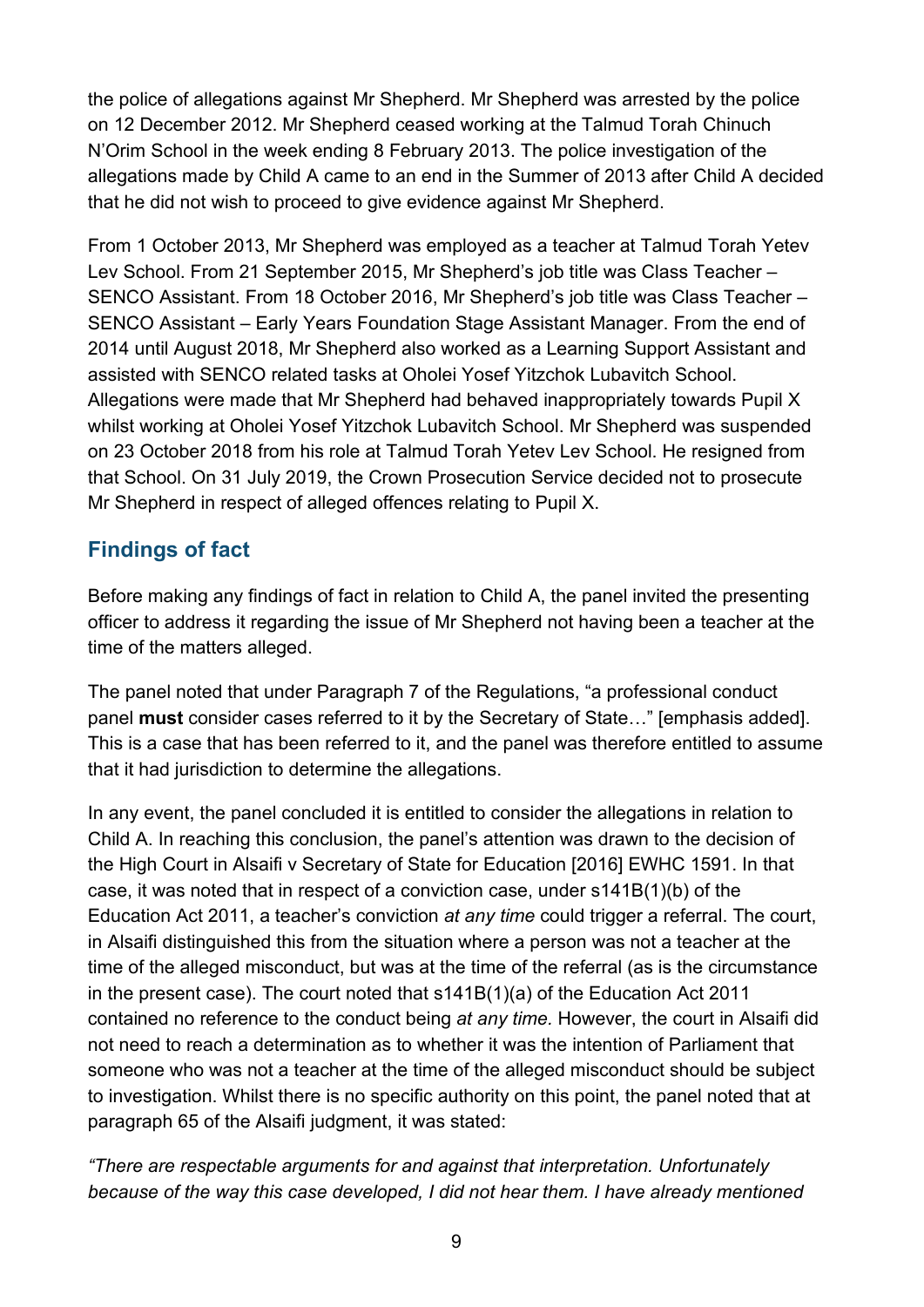*the indications in this statute itself and in the interpretation of the regulations in the guidance to the NCTL that favour the more restrictive interpretation. On the other hand, if the conduct in question casts doubt on such a person's suitability to teach children and young persons, then arguably it should qualify for investigation – dishonesty of any kind, for example, or inappropriate behaviour towards someone in respect of who the individual concerned was in a position of authority or trust, even in a different kind of job*".

The panel considered that the case before it falls squarely within the example of the case cited where, if proven, the allegations would cast doubt on Mr Shepherd's suitability to teach children. Child A describes Mr Shepherd's actions having developed from his attendance at an [redacted], where Mr Shepherd was one of the adults [redacted] and therefore in a position of trust . The panel was satisfied that in such a case, where the allegations related to engaging in conduct of a sexual nature and/or conduct that was sexually motivated, that safeguarding concerns are paramount. It is therefore in the public interest that such allegations are considered, even if the conduct concerned occurred at a time prior to Mr Shepherd joining the profession.

Taking a hypothetical example, if allegations of this nature could not be considered, it would produce an anomaly in the sense that it would preclude prohibition being considered and imposed in circumstances where an individual has a history of grooming a child, prior to joining the very profession that would allow that individual access to children.

The findings of fact are as follows:

The panel found the following particulars of the allegations against you proved, for these reasons:

- **1. In or around the 1980s you had inappropriate physical contact with Child A at a Jewish Community Centre and/or a Synagogue, in particular you:**
	- **a. touched Child A on one or more occasions;**
	- **b. permitted and/or encouraged Child A to touch you on one or more occasions;**
	- **c. kissed Child A on one or more occasions;**
	- **d. engaged in sexual activity with Child A on one or more occasions;**

Child A has stated that when he was around 12 years old and attending the synagogue, Mr Shepherd invited him to help with some jobs at the offices of the Jewish Community Centre. He stated that Mr Shepherd had been one of the adults running an activities group for boys that Child A had attended from when he was around 7 or 8 years old. Child A described attending on a Sunday afternoon and whilst there, they looked at a magazine for religious youths. He recalled sitting on Mr Shepherd's lap, and Mr Shepherd touching him on his thighs and over his groin. Child A described meeting with Mr Shepherd on Sunday afternoons over the period of the following 12 to 18 months. He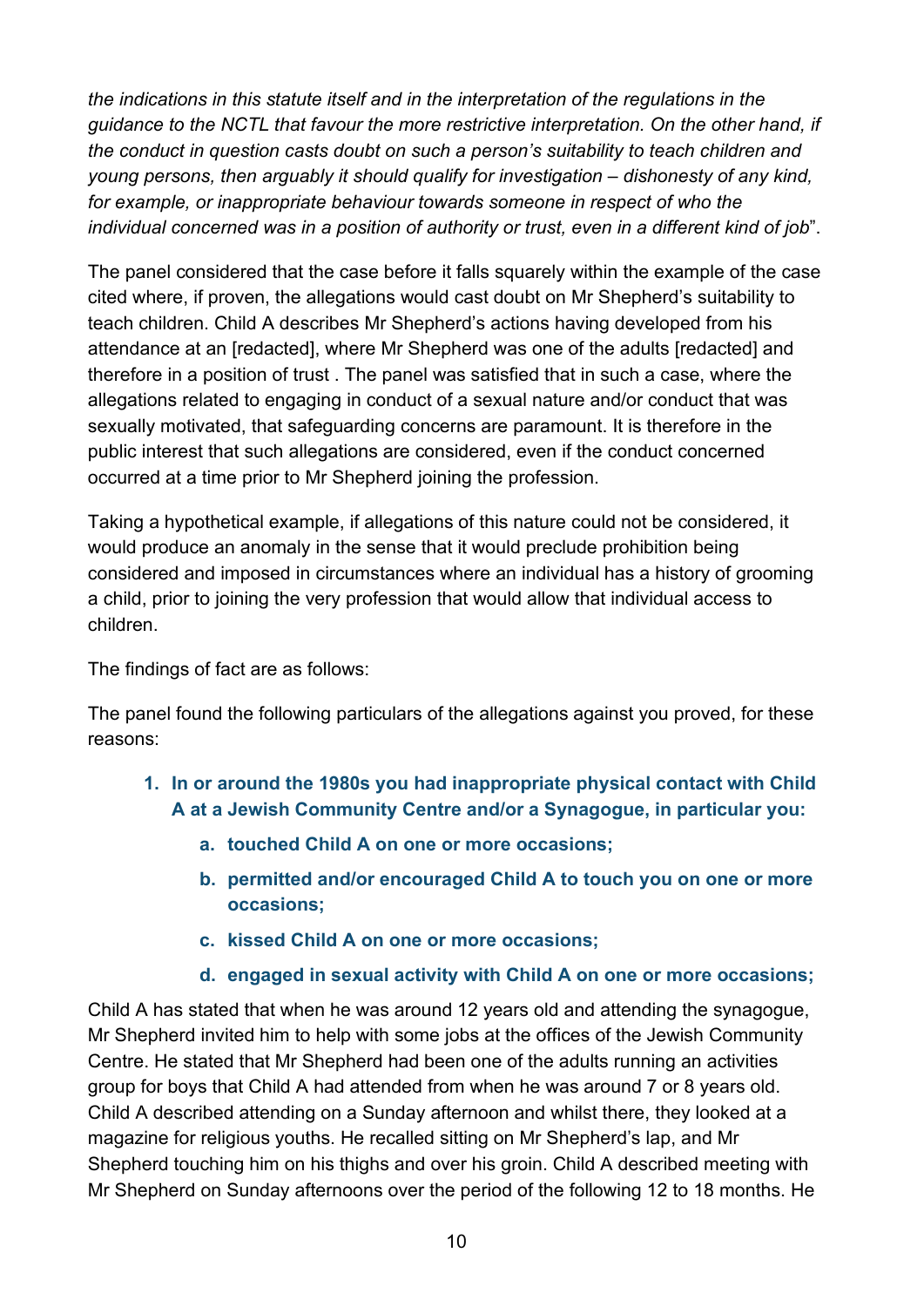stated that within a few months, this had progressed to Mr Shepherd unzipping Child A's trousers, putting his hands inside Child A's underwear and fondling his penis and testicles. He stated that Mr Shepherd asked him to fondle him and pretended to read through a magazine whilst Child A touched Mr Shepherd's penis and fondled his testicles.

Child A explained in oral evidence that, at the time, he didn't really have any friends, was a loner and had been very quiet. He had started school without speaking English and that had impacted upon his confidence. He explained that he didn't have the attention of his parents. He stated that he felt pressured and complied with Mr Shepherd's requests, and felt confused as he had not had any sexual experiences prior to this, nor did he know anything about sex.

Child A stated that a few months after the visits to the Jewish Community Centre began, Mr Shepherd tried to masturbate him but that this was unsuccessful and Mr Shepherd gave up. Child A explained that Mr Shepherd tried this once or twice. He stated that it became a regular feature that Mr Shepherd would push him against the wall at the Jewish Community Centre and kissing would take place, that Mr Shepherd put his tongue in Child A's mouth and rubbed his genitals against him, telling Child A to push harder.

Child A stated that around 2 to 3 months into the visits to the Jewish Community Centre, Mr Shepherd asked Child A to lie on the floor and Mr Shepherd lay on top of him and this became a regular occurrence. He stated that Mr Shepherd kissed him and masturbated himself against him, asked Child A to put his hand into his unzipped trousers onto his penis and it ended with Mr Shepherd ejaculating.

It was when Child A started developing himself sexually and was going through puberty that Child A states that he began to have some inkling that something was wrong with his contact with Mr Shepherd. He felt more and more uncomfortable and stopped attending the Jewish Community Centre on Sundays.

Child A stated that he continued to see Mr Shepherd at the synagogue, and Mr Shepherd took him upstairs to study some religious texts alone with him in the women's gallery, whilst the other children were playing and having fun. He stated that this happened on a number of occasions. Whilst in the women's gallery, Mr Shepherd unzipped Child A's trousers and put his hand under Child A's underwear. Child A stated that he touched Mr Shepherd underneath his underwear although later he refused to do this. Child A said that on one occasion, when he attended the synagogue, the women's gallery was full and they went into a different room and touched each other.

On one of the final occasions, Child A stated that he showed Mr Shepherd a text that spoke of the sin of masturbation. Child A stated that he decided not to allow himself contact or engage with Mr Shepherd at the synagogue. Notwithstanding this, Mr Shepherd called him at home, asking him to go to the office at the Jewish Community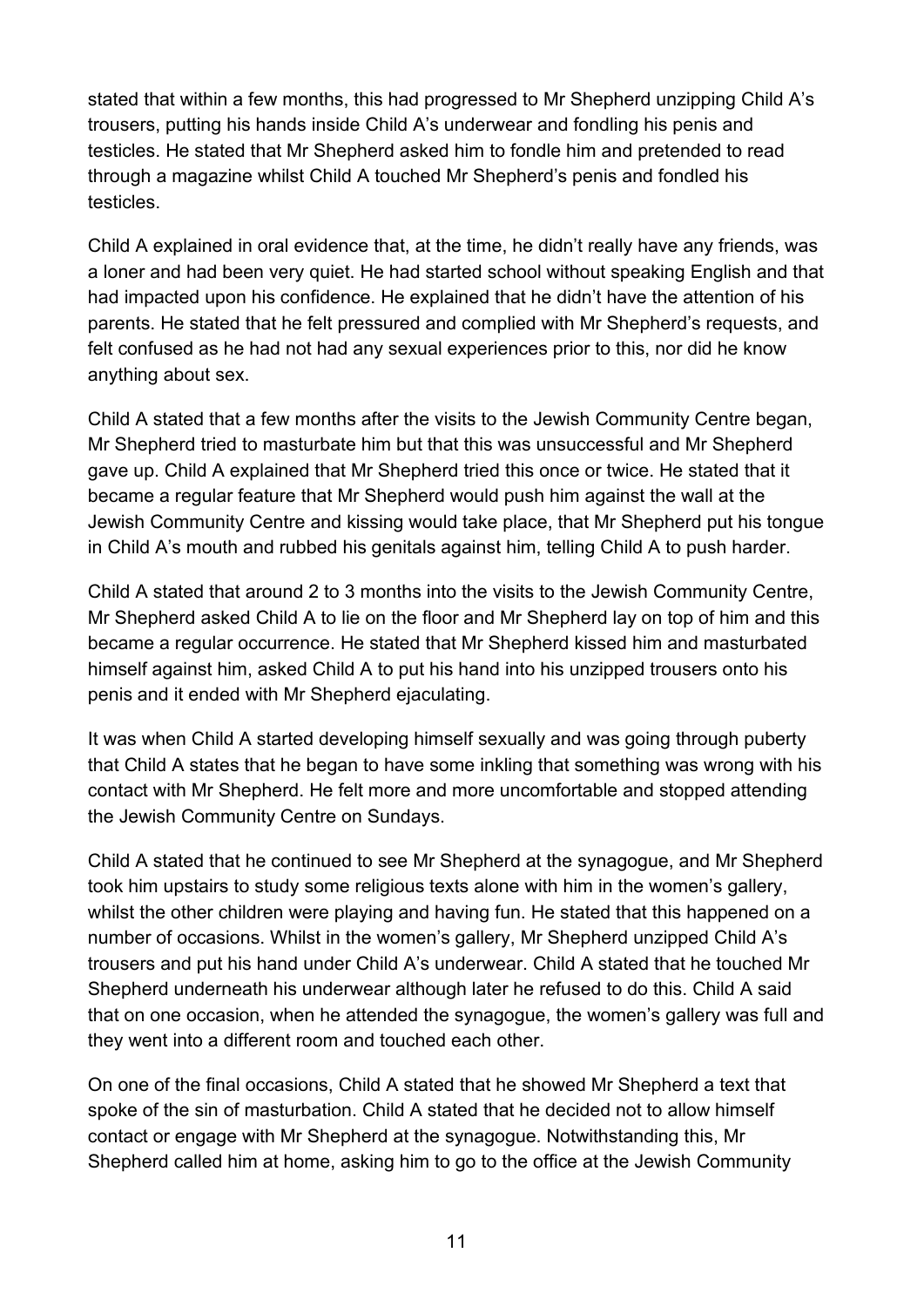Centre, and asked to visit Child A at home. Child A stated that he refused and the contact between them stopped.

Child A gave oral evidence and notwithstanding Child A was not subject to crossexamination, the panel found him to be a truthful and credible witness. The panel considered that the level of detail contained within his statement was consistent with being an honest account. His evidence now is consistent with the evidence he had provided when he reported the matter to the police. The panel considered that Child A's explanation as to the period of time that lapsed before he reported the matter to the police was a reasonable one, and that his numerous attempts to pursue this matter with the religious authorities had been frustrated. The ongoing impact upon Child A of the events was evident to the panel.

The panel also accepted Child A's explanation of why, having reported the matter to the police, he later made a retraction statement to the police stating that he could no longer support the case by attending court, albeit that the matters he had told them were true. The panel understood the decision made by Child A, given the pressure that he has described being exerted by [redacted] and Child A's emotional state at that time.

In contrast, Mr Shepherd, being aware of the allegations and having all of the documentary evidence before this panel has chosen not to provide an account to the panel, by either attending this hearing, or in a written statement, save for denying the allegations against him.

The panel has seen a police statement written by a children's social worker who visited Mr Shepherd on 16 November 2012. That social worker has recorded that Mr Shepherd said to her words to the effect of "what if someone had made a foolish mistake all of those years ago, when not married, but had learnt from that". She stated that she asked if Mr Shepherd was saying something had happened and he responded "no". She asked if he could think of any incident which may have happened and again, he said "no". She has also stated that during a second meeting with Mr Shepherd on 22 November 2012, Mr Shepherd, "admitted that there had been some incidents with a boy when he lived in London. He said he deeply regrets it and he is remorseful. He said he was young and confused." Her statement went on to state that Mr Shepherd said that "he saw the boy at a function and he had tried to speak to him about it. The boy (who is now a man) had told him that, 'it will catch up with you'."

Another social worker who attended the second meeting with Mr Shepherd on 22 November 2012 gave evidence to the panel. She also gave a statement to the police on 7 January 2013. In that police statement she recorded that Mr Shepherd "said to us, he could remember an incident with one boy years ago in London which he is remorseful for. He felt at the time he was a young boy and he was confused. This was before he got married. He told us that he had recently seen the boy in question at a Jewish function in 2012. This male approached him and said to him, 'This will catch up with you'. Mr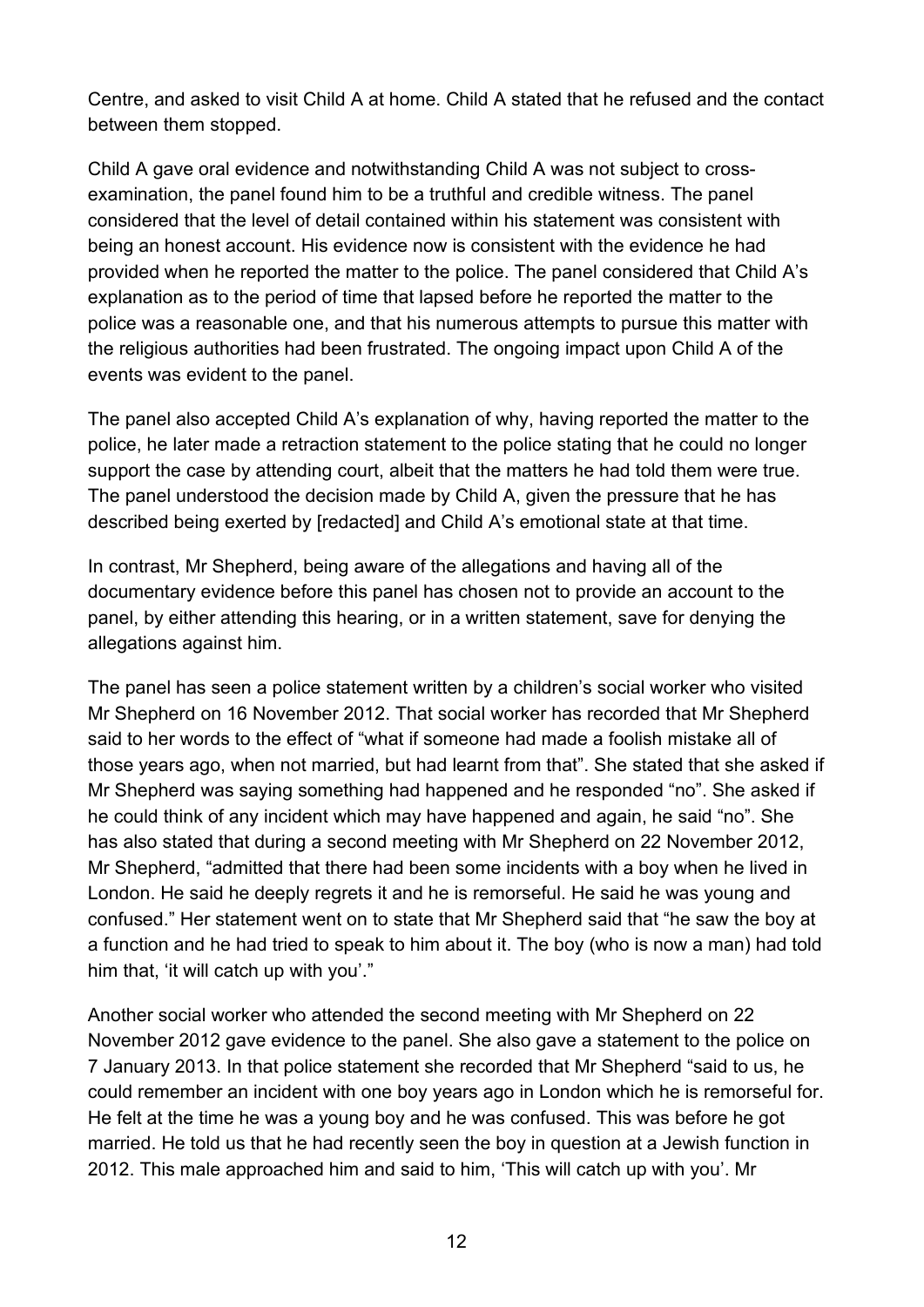Shepherd thinks this is who has made the allegations as there have been no other incidents."

The panel believed that Mr Shepherd's comment related to Child A. Child A had explained that around September 2012, he had seen Mr Shepherd, he believed this was likely to have been at a celebration, although could not recall precisely. He stated that he had told Mr Shepherd, "I'll get you one day".

In the social worker's police statement, she recorded that Mr Shepherd agreed to comply with a [redacted] and [redacted]. In oral evidence, the social worker confirmed to the panel that Mr Shepherd would have had to admit an incident had occurred (or be convicted of a sexual offence), in order to be offered this programme.

Although Mr Shepherd has subsequently denied the allegations, the panel was satisfied that he had made an admission that an incident had taken place and that admission was more likely than not to relate to Child A.

Whilst the details of the incident were not relayed by Mr Shepherd during either meeting with the social workers, the panel considered it more likely than not, given the partial admission, that Mr Shepherd had acted inappropriately towards Child A. Given the compelling account that Child A had provided, the panel was satisfied that matters alleged by Child A had taken place. The panel also considered that it was inappropriate for Mr Shepherd, in a position of trust, to have acted in this way. The panel, therefore, found allegation 1 proven in its entirety.

#### **2. In or around 2018, you had inappropriate contact with Pupil X, including by:**

- **a. kissing Pupil X;**
- **b. hugging and/or stroking Pupil X;**

Although Pupil X was not called to give evidence, the panel observed the video recordings of two "Achieving Best Evidence" ("ABE") interviews of Pupil X conducted by the police on 27 November and 17 December 2018. In those circumstances, the panel took particular care in reaching its findings in relation to Pupil X's evidence given that the panel was not able to ask questions of Pupil X, nor could it see how Pupil X's evidence would have withstood any form of cross-examination. Although it was evident to the panel that Pupil X's special educational needs caused him difficulties in communicating what had happened, the panel found his evidence to be credible and truthful in relation to the facts alleged that Mr Shepherd had kissed him, hugged him and stroked his face. During the interview, Pupil X was particularly able to articulate the relief he felt after Mr Shepherd's contact stopped, when Pupil X's parents had confronted Mr Shepherd about his behaviour and also his dismay when that physical contact had begun again three weeks later. Pupil X was clearly able to distinguish between such contact from his parents, which he enjoyed, and Mr Shepherd behaving in the same way towards him, which he described as being inappropriate for a teacher. Pupil X was clearly able to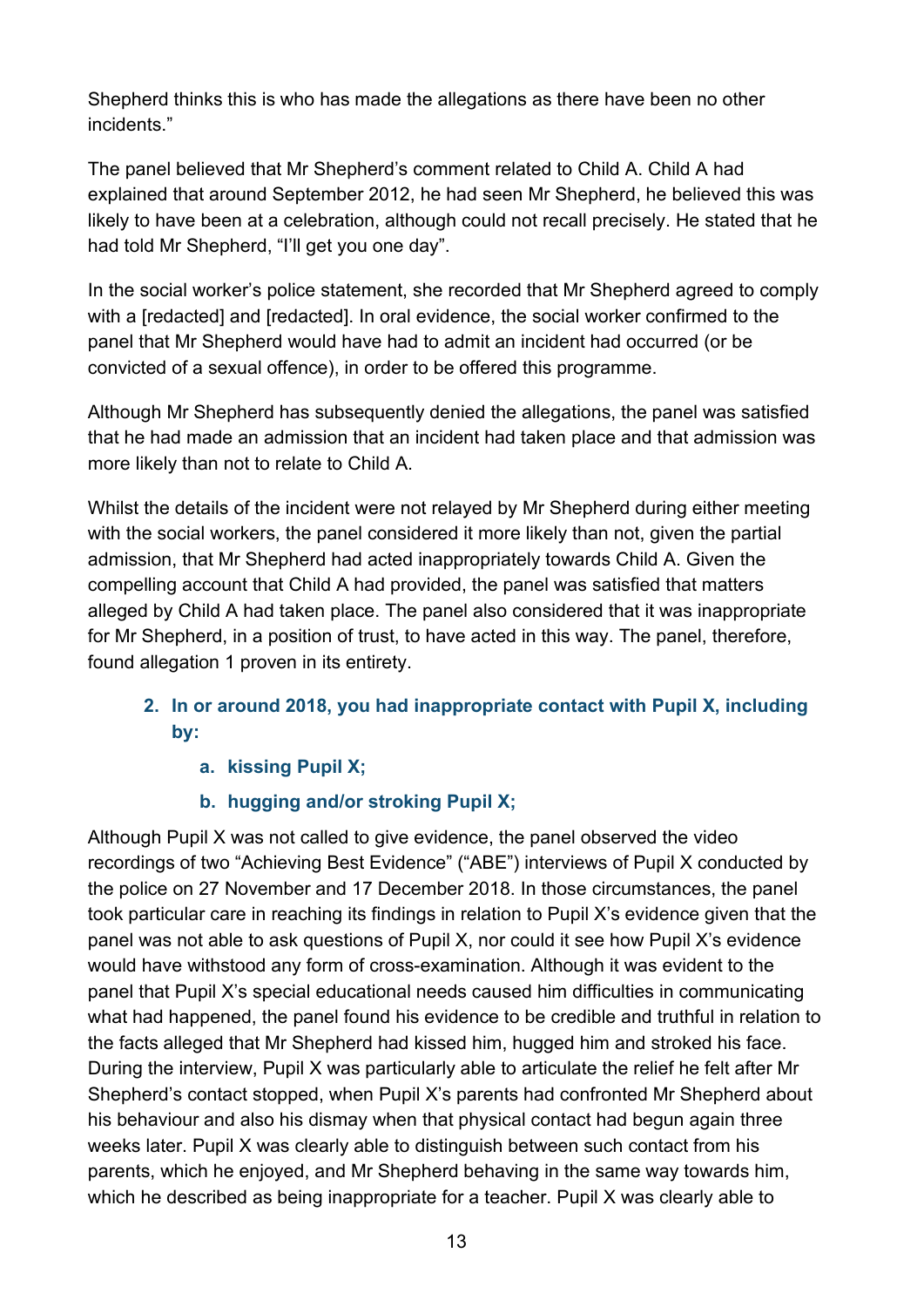describe the locations where the actions had taken place, and also that they had not recurred once Mr Shepherd was told to hold his sessions with Pupil X in a location where there was a camera present.

The panel noted that there were striking similarities with the matters found proven in respect of Child A. Both children were individuals who were vulnerable and who Mr Shepherd managed to have access to on a one to one basis. Mr Shepherd may well have formed the view that neither child was likely to report the behaviour, or that they would be unlikely to be believed, if they had.

In Mr Shepherd's police interview, he accepted that there would have been physical contact with Pupil X in relation to his preparation for Pupil X's bar mitzvah, when he would have assisted Pupil X with certain garments. He explained that would have been the extent of any physical contact. The panel did not believe Pupil X could have been confused with this physical contact and the contact that Pupil X described of kissing, hugging and stroking his cheek.

Furthermore, the panel noted the evidence of a Special Educational Needs and Disability Case Worker who gave evidence to the police. She provided a professional assessment of her observations of Pupil X during a visit with him and stated, "in my opinion he doesn't have the skills to be dishonest about how support is/isn't provided to him" and that Pupil X "has the ability to say what he likes and what he doesn't like". The panel placed some weight on this professional view which reinforced its own view of observing Pupil X during the video recordings of his ABE interviews. Pupil X was very clear that he did not like the unwanted physical contact from Mr Shepherd and that he not only wanted it to stop, but had reported it on several occasions in an effort to make it stop.

Having found Pupil X to be credible and truthful in his account of the physical contact Mr Shepherd had made, the panel was satisfied that this was inappropriate for a teacher and found Allegation 2 proven in its entirety.

#### **3. Your behaviour as may be found proven at 1 and/or 2 above was conduct of a sexual nature and/or was sexually motivated.**

With regard to Child A, the panel was satisfied that Mr Shepherd's behaviour was conduct of a sexual nature and/or sexually motivated. The culmination of the contact between Child A and Mr Shepherd in sexual acts indicated that a reasonable person would consider that contact to be by its nature sexual, and that both his actions in the lead up to and during those sexual acts were in pursuit of his own sexual gratification.

With regard to Pupil X, the panel was satisfied that Mr Shepherd's behaviour was conduct of a sexual nature and/or sexually motivated. The panel asked itself whether a reasonable person would consider that, because of its nature, his conduct may be sexual, and because of its circumstances or his purpose in relation to it, it is sexual. The panel understood that the state of Mr Shepherd's mind could not be proven by direct observation, and that it could only be proved by inference or deduction from surrounding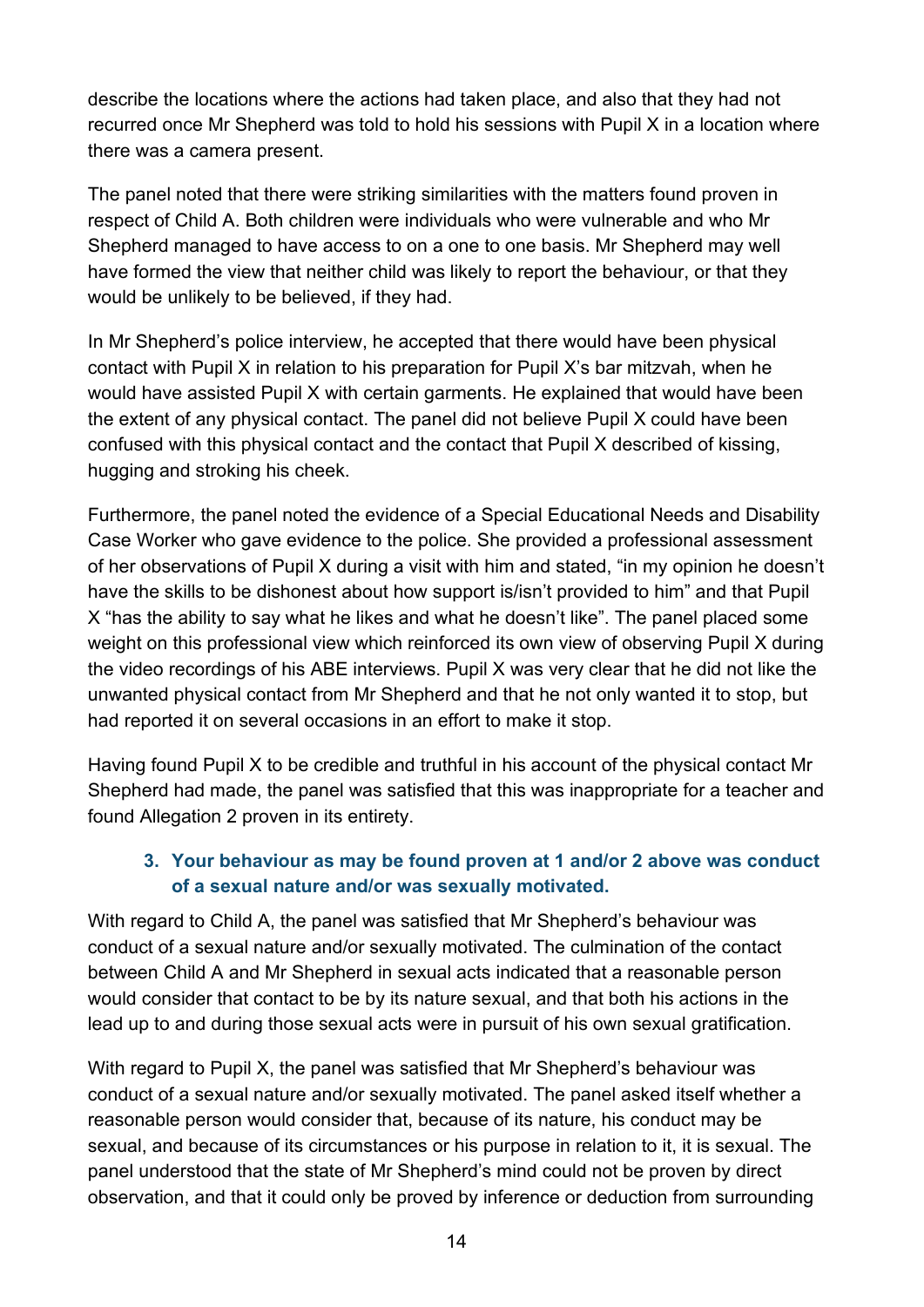evidence. The panel was satisfied that hugging, stroking Pupil X's cheek and kissing Pupil X during their one to one sessions was conduct of a sexual nature. There could be no other explanation for him to do this, other than a sexual one. Pupil X clearly felt uncomfortable with the contact which he described as inappropriate.

It was apparent to the panel that Mr Shepherd developed an intimacy with Pupil X through his one to one sessions and by assisting him with his preparation for his bar mitzvah, taking advantage of the sessions when they were alone. The panel found Mr Shepherd's actions to be calculated, and were more likely than not for his own sexual gratification. Even after Pupil X's parents told him to stop, Mr Shepherd does not appear to have been able to control his behaviour and resumed the physical contact some three weeks later

The panel found that Mr Shepherd's behaviour in respect of the conduct found proven at allegation 1 and 2 was both conduct of a sexual nature and sexually motivated.

## **Findings as to unacceptable professional conduct and/or conduct that may bring the profession into disrepute**

Having found the allegations proved, the panel went on to consider whether the facts of those proved allegations amounted to unacceptable professional conduct and/or conduct that may bring the profession into disrepute.

In doing so, the panel had regard to the document Teacher Misconduct: The Prohibition of Teachers, which is referred to as "the Advice".

With regard to Child A, Mr Shepherd was not a teacher at the time, and this was conduct outside of the education setting. However, given the abhorrent nature of the conduct, it clearly affects the way Mr Shepherd now fulfils his teaching role with the concerns that such conduct gives rise to regarding his access to children. His actions clearly led to Child A being exposed to or influenced by his behaviour in a harmful way. The emotional and psychological impact of Mr Shepherd's actions continue to affect Child A today, many years on from those events. Mr Shepherd's conduct clearly fell short of the standards of behaviour of the profession that he went on to join.

The panel also considered whether Mr Shepherd's conduct in relation to Child A displayed behaviours associated with any of the offences listed on pages 10 and 11 of the Advice. The panel found that the offence of sexual activity was relevant.

The Advice indicates that where behaviours associated with such an offence exist, a panel is likely to conclude that an individual's conduct would amount to "unacceptable professional conduct".

The panel therefore found Mr Shepherd's actions towards Child A constituted unacceptable professional conduct.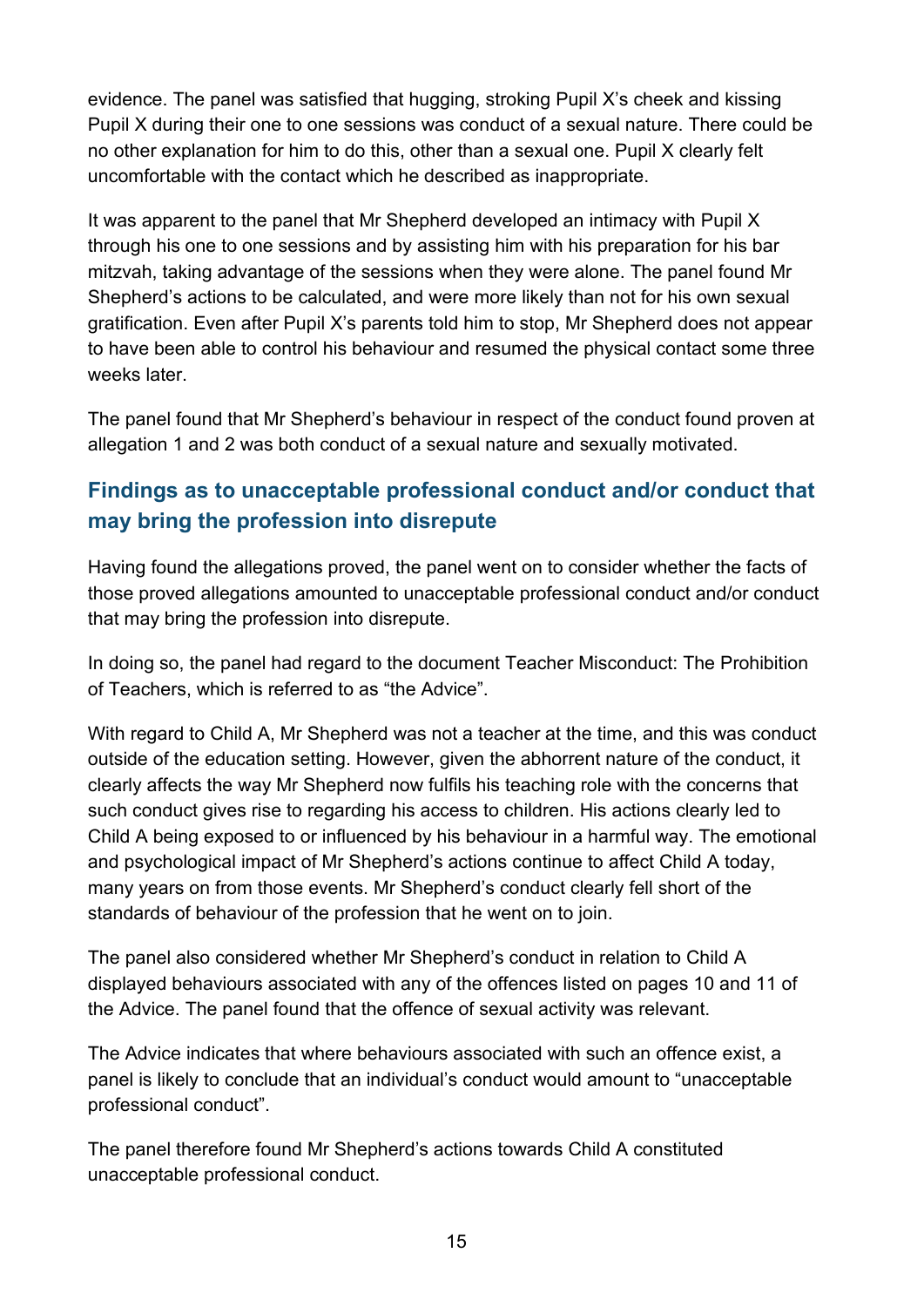With regard to the conduct found proven in respect of Child A, the panel took into account the way the teaching profession is viewed by others and considered the influence that teachers may have on pupils, parents and others in the community. The panel also took account of the uniquely influential role that teachers can hold in pupils' lives and the fact that pupils must be able to view teachers as role models in the way that they behave. The conduct displayed by Mr Shepherd prior to his joining the profession would likely have a negative impact on his status as a teacher, and would in all likelihood damage the public's perception of him, thereby bringing the profession that he went on to join into disrepute. The panel had no doubt that pupils, parents and others in the community would not consider it acceptable for a member of the teaching profession to have a history of engaging in sexual activity with a child, and that this would cause concern about the safeguarding of children of a similar age in his care.

The panel was satisfied that with regard to Pupil X, the conduct of Mr Shepherd, involved breaches of the Teachers' Standards. The panel considered that, by reference to Part 2, Mr Shepherd was in breach of the following standards:

- Teachers uphold public trust in the profession and maintain high standards of ethics and behaviour, within and outside school, by
- treating pupils with dignity, building relationships rooted in mutual respect, and at all times observing proper boundaries appropriate to a teacher's professional position
- having regard for the need to safeguard pupils' well-being, in accordance with statutory provisions
- showing tolerance of and respect for the rights of others
- Teachers must have proper and professional regard for the ethos, policies and practices of the school in which they teach…
- Teachers must have an understanding of, and always act within, the statutory frameworks which set out their professional duties and responsibilities.

The panel was satisfied that the conduct of Mr Shepherd in relation to Pupil X amounted to misconduct of a serious nature which fell significantly short of the standards expected of the profession.

The panel also considered whether Mr Shepherd's conduct in relation to Pupil X displayed behaviours associated with any of the offences listed on pages 10 and 11 of the Advice. The panel found that the offence of sexual activity was relevant.

The Advice indicates that where behaviours associated with such an offence exist, a panel is likely to conclude that an individual's conduct would amount to unacceptable professional conduct.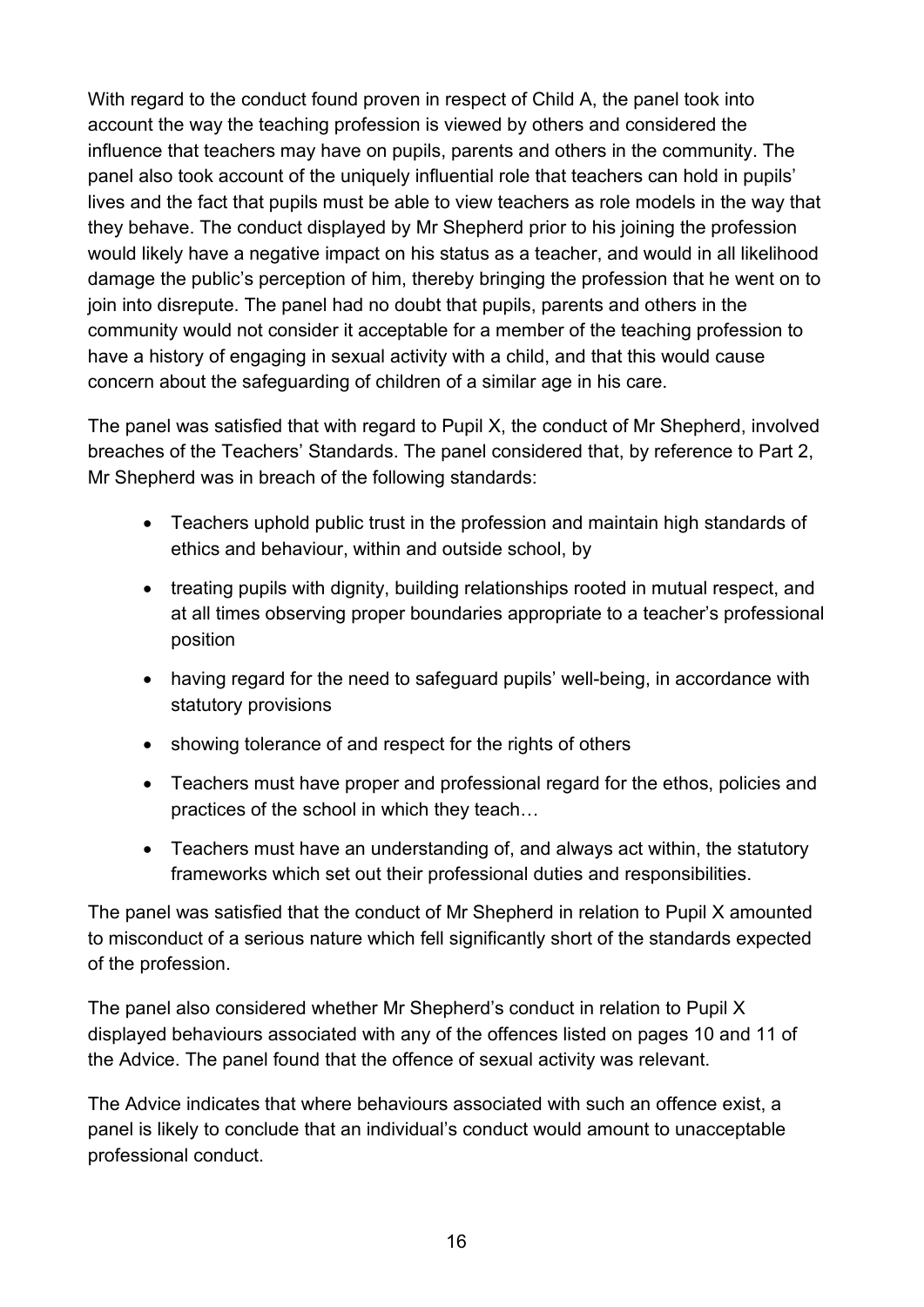Accordingly, the panel was satisfied that Mr Shepherd was guilty of unacceptable professional conduct in respect of his conduct in relation to Pupil X.

With regard to the conduct found proven in respect of Pupil X, the panel took into account the way the teaching profession is viewed by others and considered the influence that teachers may have on pupils, parents and others in the community. The panel also took account of the uniquely influential role that teachers can hold in pupils' lives and the fact that pupils must be able to view teachers as role models in the way that they behave.

The findings of misconduct are serious, and the conduct displayed would be likely to have a negative impact on the individual's status as a teacher, potentially damaging the public perception.

The panel therefore found that Mr Shepherd's actions with regard to Pupil X constituted conduct that may bring the profession into disrepute.

Having found the facts of all the particulars proved, the panel further found that Mr Shepherd's conduct in relation to Child A and Pupil X amounted to both unacceptable professional conduct and conduct that may bring the profession into disrepute.

## <span id="page-16-0"></span>**Panel's recommendation to the Secretary of State**

<span id="page-16-1"></span>Given the panel's findings in respect of unacceptable professional conduct and conduct that may bring the profession into disrepute, it was necessary for the panel to go on to consider whether it would be appropriate to recommend the imposition of a prohibition order by the Secretary of State.

In considering whether to recommend to the Secretary of State that a prohibition order should be made, the panel had to consider whether it would be an appropriate and proportionate measure, and whether it would be in the public interest to do so. Prohibition orders should not be given in order to be punitive, or to show that blame has been apportioned, although they are likely to have punitive effect.

The panel had regard to the particular public interest considerations set out in the Advice and, having done so, found the following to be relevant in this case, the protection of pupils; the maintenance of public confidence in the profession; and declaring and upholding proper standards of conduct.

In the light of the panel's findings against Mr Shepherd, which involved engineering situations where he would be alone with Child A, and later with Pupil X, both of whom were vulnerable pupils, for his own sexual gratification; there was a strong public interest consideration in respect of the protection of pupils.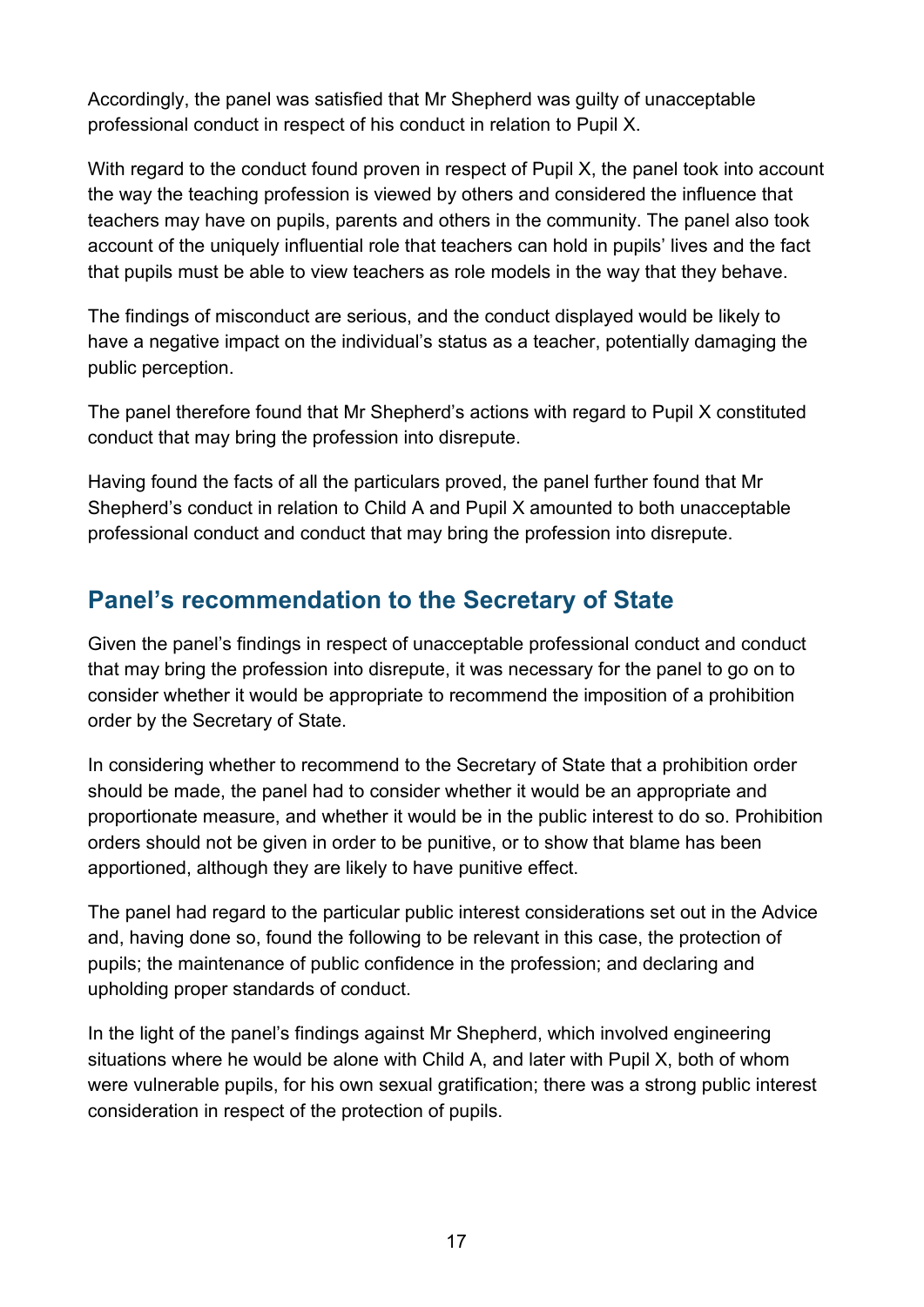Similarly, the panel considered that public confidence in the profession could be seriously weakened if conduct such as that found against Mr Shepherd was not treated with the utmost seriousness when regulating the conduct of the profession.

The panel was of the view that a strong public interest consideration in declaring proper standards of conduct in the profession was also present as the conduct found against Mr Shepherd was outside that which could reasonably be tolerated.

The panel considered that the adverse public interest considerations above outweigh any interest in retaining Mr Shepherd in the profession as although he may have had some ability as an educator, he fundamentally breached the trust placed in him.

In view of the clear public interest considerations that were present, the panel considered carefully whether or not it would be proportionate to impose a prohibition order, taking into account the effect that this would have on Mr Shepherd.

In carrying out the balancing exercise, the panel had regard to the public interest considerations both in favour of, and against, prohibition as well as the interests of Mr Shepherd. The panel took further account of the Advice, which suggests that a prohibition order may be appropriate if certain behaviours of a teacher have been proved. In the list of such behaviours, those that were relevant in this case were:

- serious departure from the personal and professional conduct elements of the Teachers' Standards;
- misconduct seriously affecting the education and/or well-being of pupils, and particularly where there is a continuing risk;
- a deep-seated attitude that leads to harmful behaviour;
- abuse of position or trust (particularly involving vulnerable pupils) or violation of the rights of pupils;
- …other deliberate behaviour that undermines pupils, the profession, the school or colleagues;
- sexual misconduct, for example, involving actions that were sexually motivated or of a sexual nature and/or that use or exploit the trust, knowledge or influence derived from the individual's professional position;

The panel considered that Mr Shepherd had a deep-seated attitude since he had demonstrated a sexual interest in boys of a similar age over a sustained period of time, beginning with Child A in the late 1980s and continuing this behaviour in 2018 demonstrated by his actions with regard to Pupil X. This is despite the [redacted] [redacted] having advised on 15 August 2013 that Mr Shepherd [redacted]. It is also despite Mr Shepherd having agreed to participate in a [redacted] in 2012.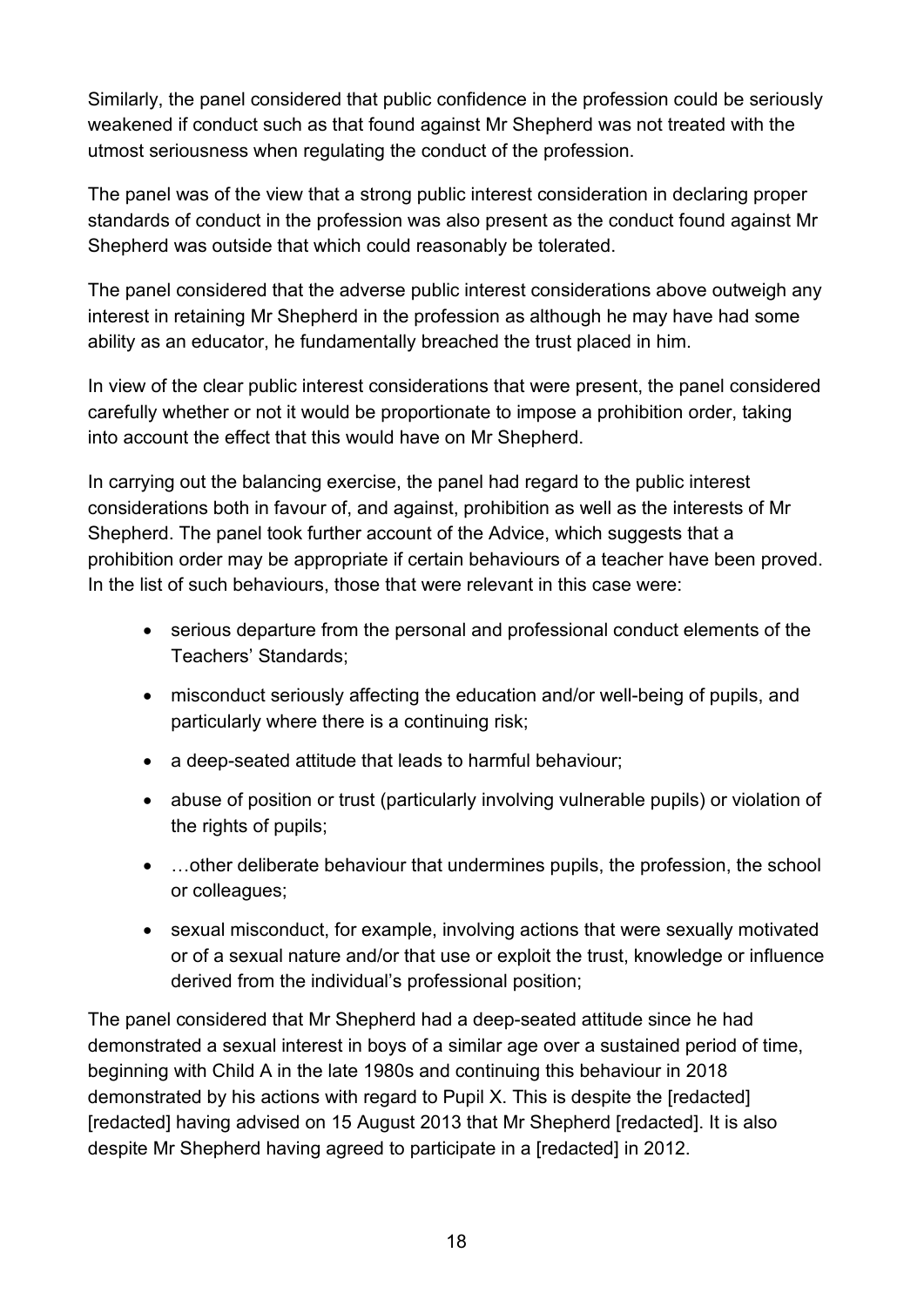His actions towards Pupil X breached his position of trust as a teacher. As an adult in a position which gave him access to children, he abused that position by engaging in sexual conduct with Child A.

Even though some of the behaviour found proved in this case indicated that a prohibition order would be appropriate, the panel went on to consider the mitigating factors. Mitigating factors may indicate that a prohibition order would not be appropriate or proportionate.

The panel has found that Mr Shepherd's actions were deliberate, calculated and sexually motivated.

There was no evidence to suggest that Mr Shepherd was acting under duress.

The panel did not consider Mr Shepherd to have a previously good history given its findings with regard to Child A. However, the panel accepted that there were no findings by any previous teacher misconduct panel and that as an educator, the headteacher of Talmut Torah Yetev Lev school described him as having "excelled" in the areas of planning and preparing lessons and courses for pupils; delivering lessons to pupils; assessing the development, progress and attainment of pupils; and reporting on the development, progress and attainment of pupils.

No testimonial statements have been produced by Mr Shepherd attesting to his good character or ability as a teacher.

The panel first considered whether it would be proportionate to conclude this case with no recommendation of prohibition, considering whether the publication of the findings made by the panel would be sufficient.

The panel was of the view that, applying the standard of the ordinary intelligent citizen, it would not be a proportionate and appropriate response to recommend no prohibition order. Recommending that the publication of adverse findings would be sufficient would unacceptably compromise the public interest considerations present in this case, despite the severity of the consequences for Mr Shepherd of prohibition.

The panel was of the view that prohibition was both proportionate and appropriate. The panel decided that the public interest considerations outweighed the interests of Mr Shepherd. These matters have had a significant long term impact on Child A. Child A spoke of the impact of Mr Shepherd's actions on his emotional state during his teenage years and adult life for which Child A continues to receive therapy. Child A has had to recount what has happened to him for the purpose of reporting to the religious authorities, the police investigation and now for the purpose of these proceedings. Pupil X has had to endure the experience of two video interviews that would be unsettling for any child. These were all significant factors for the panel in forming its opinion. Accordingly, the panel made a recommendation to the Secretary of State that a prohibition order should be imposed with immediate effect.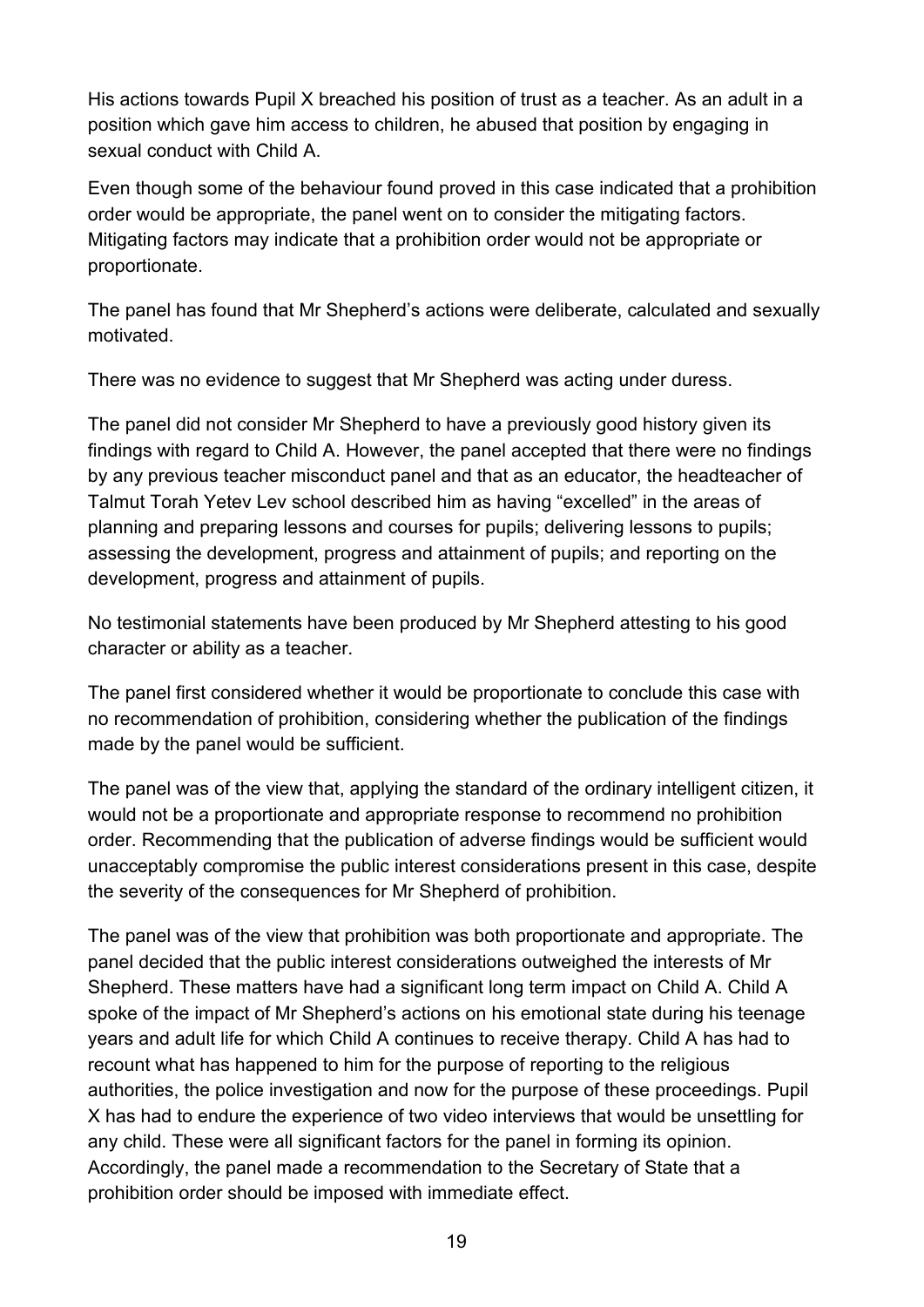The panel went on to consider whether or not it would be appropriate for it to decide to recommend a review period of the order. The panel was mindful that the Advice states that a prohibition order applies for life, but there may be circumstances, in any given case, that may make it appropriate to allow a teacher to apply to have the prohibition order reviewed after a specified period of time that may not be less than 2 years.

The Advice indicates that there are behaviours that, if proved, would militate against the recommendation of a review period. One of these behaviours is serious sexual misconduct, such as where the act was sexually motivated and resulted in, or had the potential to result in, harm to a person or persons, particularly where the individual has used his professional position to influence or exploit a person or persons. The panel found that Mr Shepherd was responsible for the most serious degree of sexual misconduct, having abused his position as a teacher to exploit Pupil X, a pupil he knew to be vulnerable, and having engaged in sexual acts with Child A when he was a child.

Mr Shepherd has demonstrated no acceptance of guilt, and no remorse or contrition for his behaviour to this panel. Whilst he stated he felt remorseful in relation to a partial admission he made to social workers in relation to Child A, he has gone on to deny the allegations, leading to Child A giving evidence in these proceedings. The panel was of the view that given the absence of insight, the repeated occurrences of such behaviour and his failure to address those behaviours, there is a substantial risk of repetition.

The panel decided that the findings indicated a situation in which a review period would not be appropriate and, as such, decided that it would be proportionate, in all the circumstances, for the prohibition order to be recommended without provision for a review period.

## **Decision and reasons on behalf of the Secretary of State**

I have given very careful consideration to this case and to the recommendation of the panel in respect of both sanction and review period.

In considering this case, I have also given very careful attention to the Advice that the Secretary of State has published concerning the prohibition of teachers.

In this case, the panel has found all of the allegations proven and found that those proven facts amount to unacceptable professional conduct and conduct that may bring the profession into disrepute.

The panel has made a recommendation to the Secretary of State that Mr Shepherd should be the subject of a prohibition order, with no provision for a review period.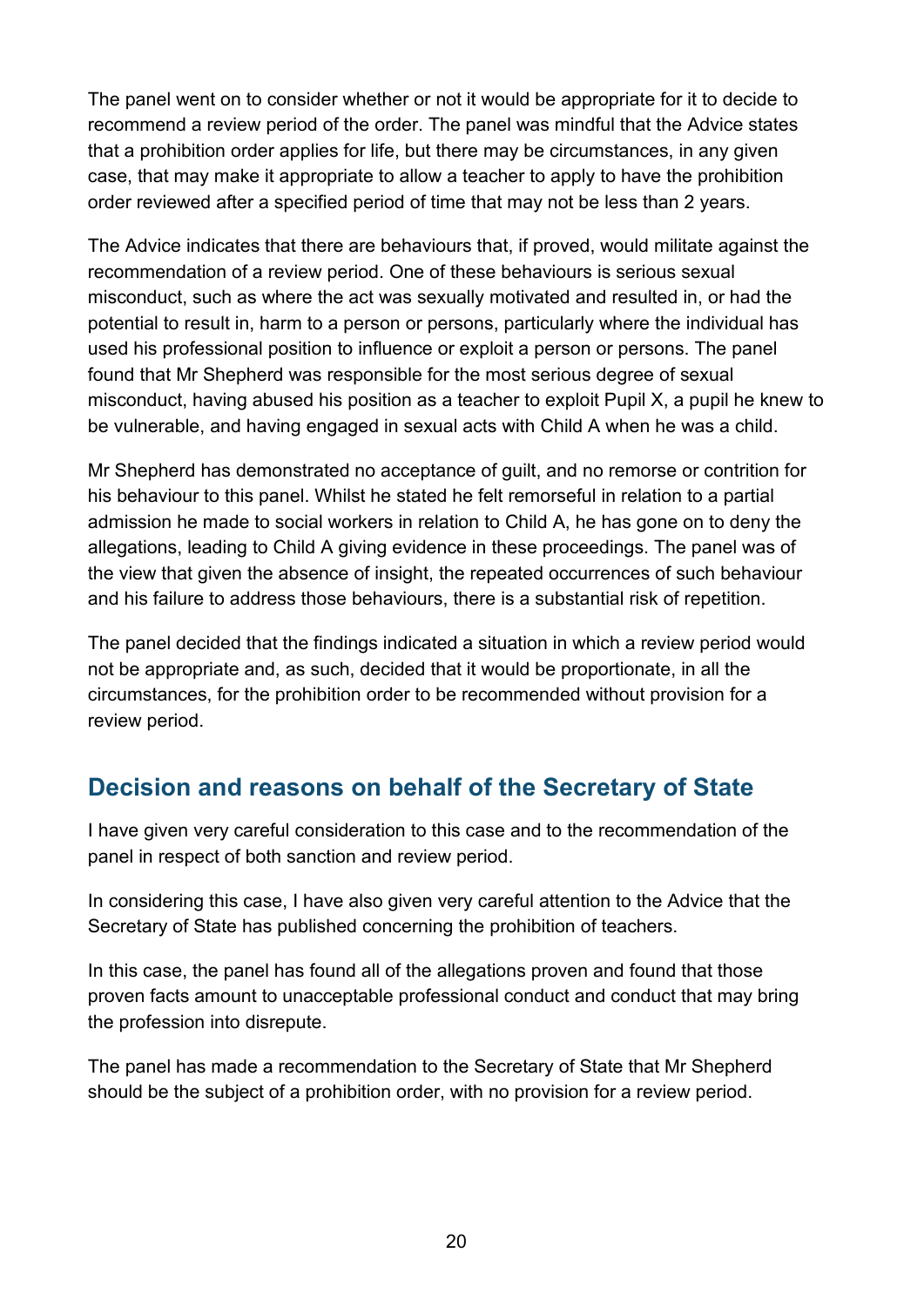In particular, the panel has found that Mr Shepherd is in breach of the following standards:

- Teachers uphold public trust in the profession and maintain high standards of ethics and behaviour, within and outside school, by
- treating pupils with dignity, building relationships rooted in mutual respect, and at all times observing proper boundaries appropriate to a teacher's professional position
- having regard for the need to safeguard pupils' well-being, in accordance with statutory provisions
- showing tolerance of and respect for the rights of others
- Teachers must have proper and professional regard for the ethos, policies and practices of the school in which they teach…
- Teachers must have an understanding of, and always act within, the statutory frameworks which set out their professional duties and responsibilities.

The panel was also "satisfied that the conduct of Mr Shepherd in relation to Pupil X amounted to misconduct of a serious nature which fell significantly short of the standards expected of the profession."

The findings of misconduct are particularly serious as they include a finding of inappropriate physical contact with a child.

I have to determine whether the imposition of a prohibition order is proportionate and in the public interest. In considering that for this case, I have considered the overall aim of a prohibition order which is to protect pupils and to maintain public confidence in the profession. I have considered the extent to which a prohibition order in this case would achieve that aim taking into account the impact that it will have on the individual teacher. I have also asked myself, whether a less intrusive measure, such as the published finding of unacceptable professional conduct and conduct that may bring the profession into disrepute, would itself be sufficient to achieve the overall aim. I have to consider whether the consequences of such a publication are themselves sufficient. I have considered therefore whether or not prohibiting Mr Shepherd, and the impact that will have on him, is proportionate and in the public interest.

In this case, I have considered the extent to which a prohibition order would protect children. The panel has observed, "His actions clearly led to Child A being exposed to or influenced by his behaviour in a harmful way. The emotional and psychological impact of Mr Shepherd's actions continue to affect Child A today, many years on from those events." A prohibition order would therefore prevent such a risk from being present in the future.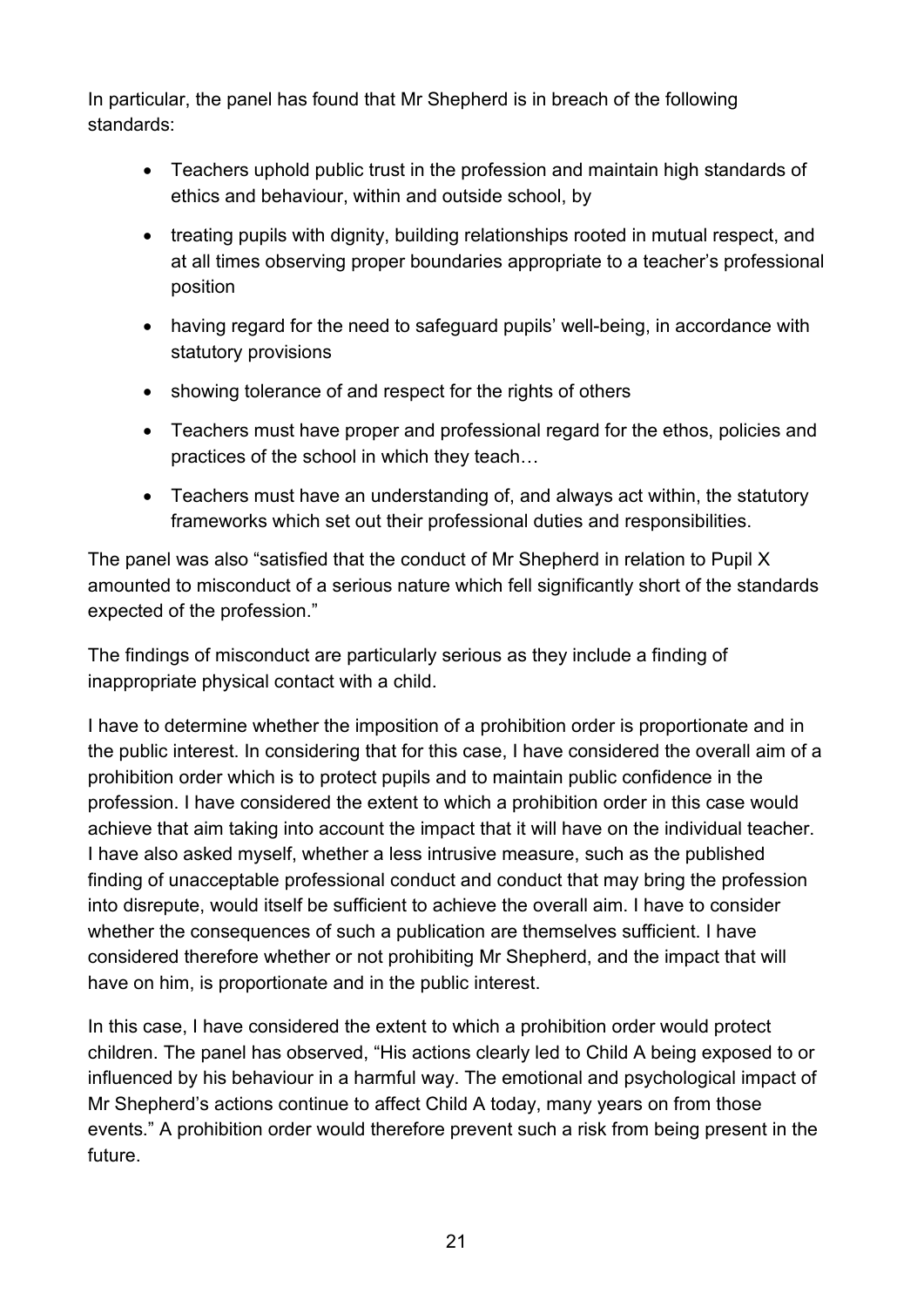I have also taken into account the panel's comments on insight and remorse, which the panel sets out as follows, "Mr Shepherd has demonstrated no acceptance of guilt, and no remorse or contrition for his behaviour to this panel. Whilst he stated he felt remorseful in relation to a partial admission he made to social workers in relation to Child A, he has gone on to deny the allegations, leading to Child A giving evidence in these proceedings". In my judgement, the lack of full remorse means that there is some risk of the repetition of this behaviour and this puts at risk the future well-being of children, including pupils. I have therefore given this element considerable weight in reaching my decision.

I have gone on to consider the extent to which a prohibition order would maintain public confidence in the profession. The panel observe, "the panel considered that public confidence in the profession could be seriously weakened if conduct such as that found against Mr Shepherd was not treated with the utmost seriousness when regulating the conduct of the profession."

I am particularly mindful of the finding of sexual misconduct with children in this case and the impact that such a finding has on the reputation of the profession.

I have had to consider that the public has a high expectation of professional standards of all teachers and that the public might regard a failure to impose a prohibition order as a failure to uphold those high standards. In weighing these considerations, I have had to consider the matter from the point of view of an "ordinary intelligent and well-informed citizen."

I have considered whether the publication of a finding of unacceptable professional conduct, in the absence of a prohibition order, can itself be regarded by such a person as being a proportionate response to the misconduct that has been found proven in this case.

I have also considered the impact of a prohibition order on Mr Shepherd himself. The panel comment "The panel did not consider Mr Shepherd to have a previously good history given its findings with regard to Child A. However, the panel accepted that there were no findings by any previous teacher misconduct panel and that as an educator, the headteacher of Talmut Torah Yetev Lev school described him as having "excelled" in the areas of planning and preparing lessons and courses for pupils; delivering lessons to pupils; assessing the development, progress and attainment of pupils; and reporting on the development, progress and attainment of pupils."

A prohibition order would prevent Mr Shepherd from teaching and would also clearly deprive the public of his contribution to the profession for the period that it is in force.

In this case, I have placed considerable weight on the panel's comments, "These matters have had a significant long term impact on Child A. Child A spoke of the impact of Mr Shepherd's actions on his emotional state during his teenage years and adult life for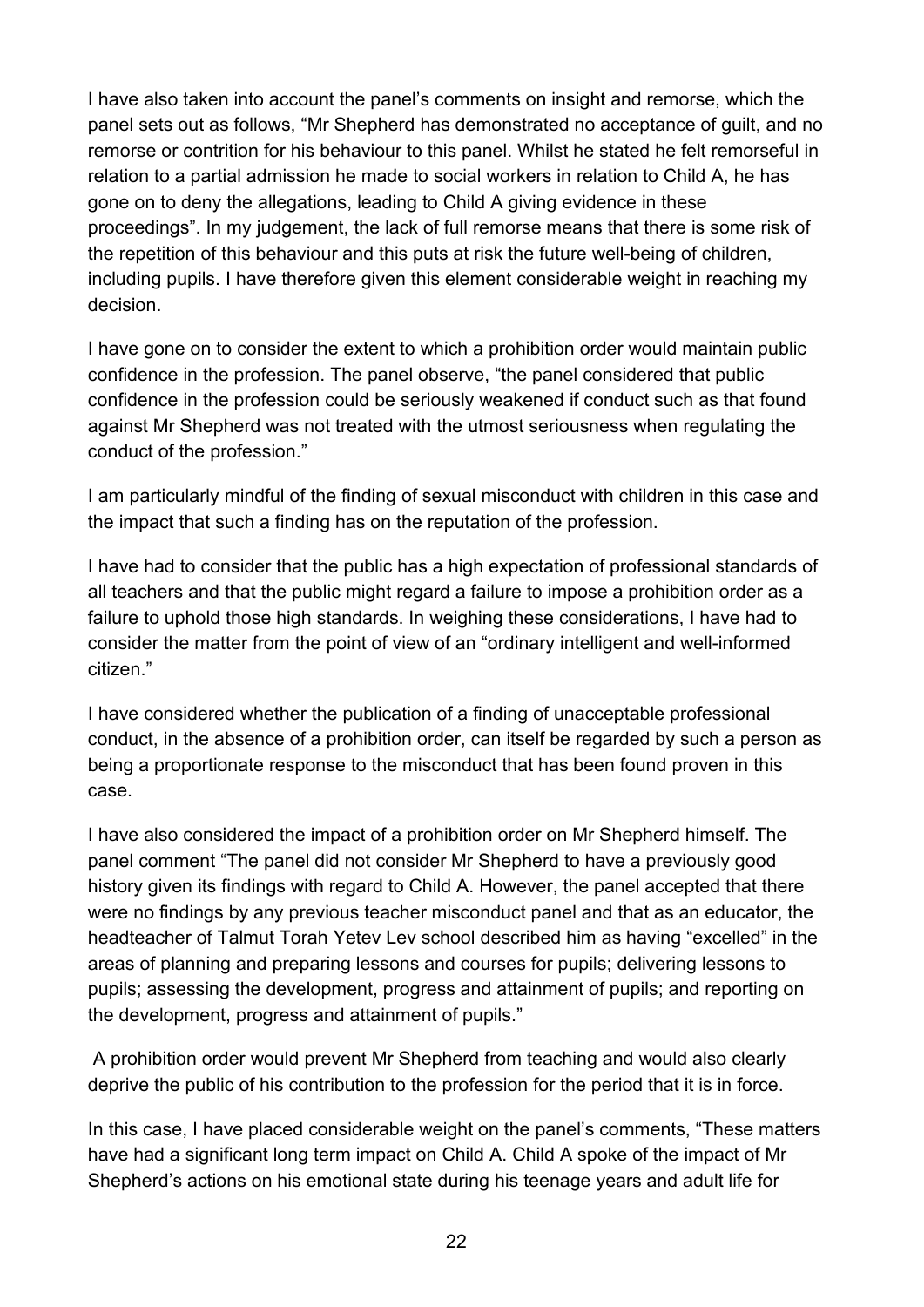which Child A continues to receive therapy. Child A has had to recount what has happened to him for the purpose of reporting to the religious authorities, the police investigation and now for the purpose of these proceedings. Pupil X has had to endure the experience of two video interviews that would be unsettling for any child."

I have given less weight in my consideration of sanction therefore, to the contribution that Mr Shepherd has made to the profession. In my view, it is necessary to impose a prohibition order in order to maintain public confidence in the profession. A published decision, in light of the circumstances in this case, that is not backed up by full remorse or insight, does not in my view satisfy the public interest requirement concerning public confidence in the profession.

For these reasons, I have concluded that a prohibition order is proportionate and in the public interest in order to achieve the intended aims of a prohibition order.

I have gone on to consider the matter of a review period. In this case, the panel has recommended a that no provision should be made for a review period.

I have considered the panel's comments "The panel was of the view that given the absence of insight, the repeated occurrences of such behaviour and his failure to address those behaviours, there is a substantial risk of repetition."

I have considered whether allowing for a no review reflects the seriousness of the findings and is proportionate to achieve the aim of maintaining public confidence in the profession. In this case, the factors which mean that a no review is proportionate and in the public interest are the serious nature of the findings, the repeated nature of the offences and the absence of full remorse or insight.

I consider therefore that allowing for no review period is necessary to maintain public confidence and is proportionate and in the public interest.

**This means that Mr Yankel Shepherd is prohibited from teaching indefinitely and cannot teach in any school, sixth form college, relevant youth accommodation or children's home in England.** Furthermore, in view of the seriousness of the allegations found proved against him, I have decided that Mr Yankel Shepherd shall not be entitled to apply for restoration of his eligibility to teach.

This order takes effect from the date on which it is served on the teacher.

Mr Yankel Shepherd has a right of appeal to the Queen's Bench Division of the High Court within 28 days from the date he is given notice of this order.